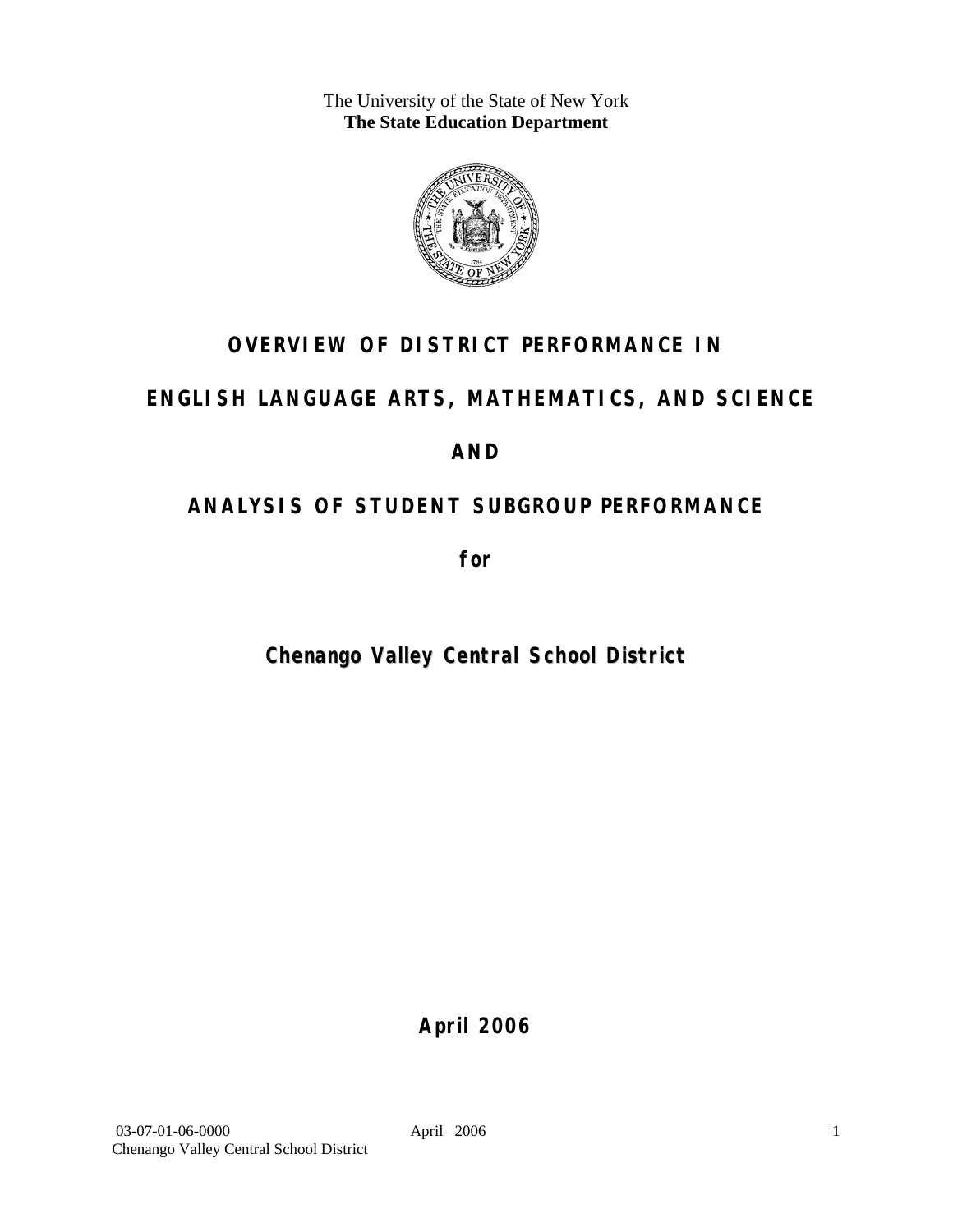### **THE UNIVERSITY OF THE STATE OF NEW YORK**

### **Regents of The University**

| Hollis                |
|-----------------------|
| New Rochelle          |
|                       |
| <b>North Syracuse</b> |
| New York              |
|                       |
| Buffalo               |
| Hartsdale             |
| Albany                |
| <b>Bronx</b>          |
| <b>Binghamton</b>     |
| Rochester             |
| New York              |
| <b>Brooklyn</b>       |
| <b>Great Neck</b>     |

### **President of The University and Commissioner of Education**

RICHARD P. MILLS

**Interim Deputy Commissioner for Elementary, Middle, Secondary and Continuing Education**  JEAN STEVENS

#### **Assistant Commissioner for Standards, Assessment and Reporting**  DAVID M. ABRAMS

#### **Coordinator, Information and Reporting Services**

MARTHA P. MUSSER

The State Education Department does not discriminate on the basis of age, color, religion, creed, disability, marital status, veteran status, national origin, race, gender, genetic predisposition or carrier status, or sexual orientation in its educational programs, services and activities. Portions of this publication can be made available in a variety of formats, including braille, large print or audio tape, upon request. Inquiries concerning this policy of nondiscrimination should be directed to the Department's Office for Diversity, Ethics, and Access, Room 530, Education Building, Albany, NY 12234. **Requests for additional copies of this publication may be made by contacting the Publications Sales Desk, Room 309, Education Building, Albany, NY 12234.** 

Please address all correspondence about this report that is not related to data corrections to:

*School Report Card Coordinator Information and Reporting Services Team New York State Education Department Room 863 EBA 89 Washington Avenue Albany, NY 12234*  E-mail: *RPTCARD@mail.nysed.gov*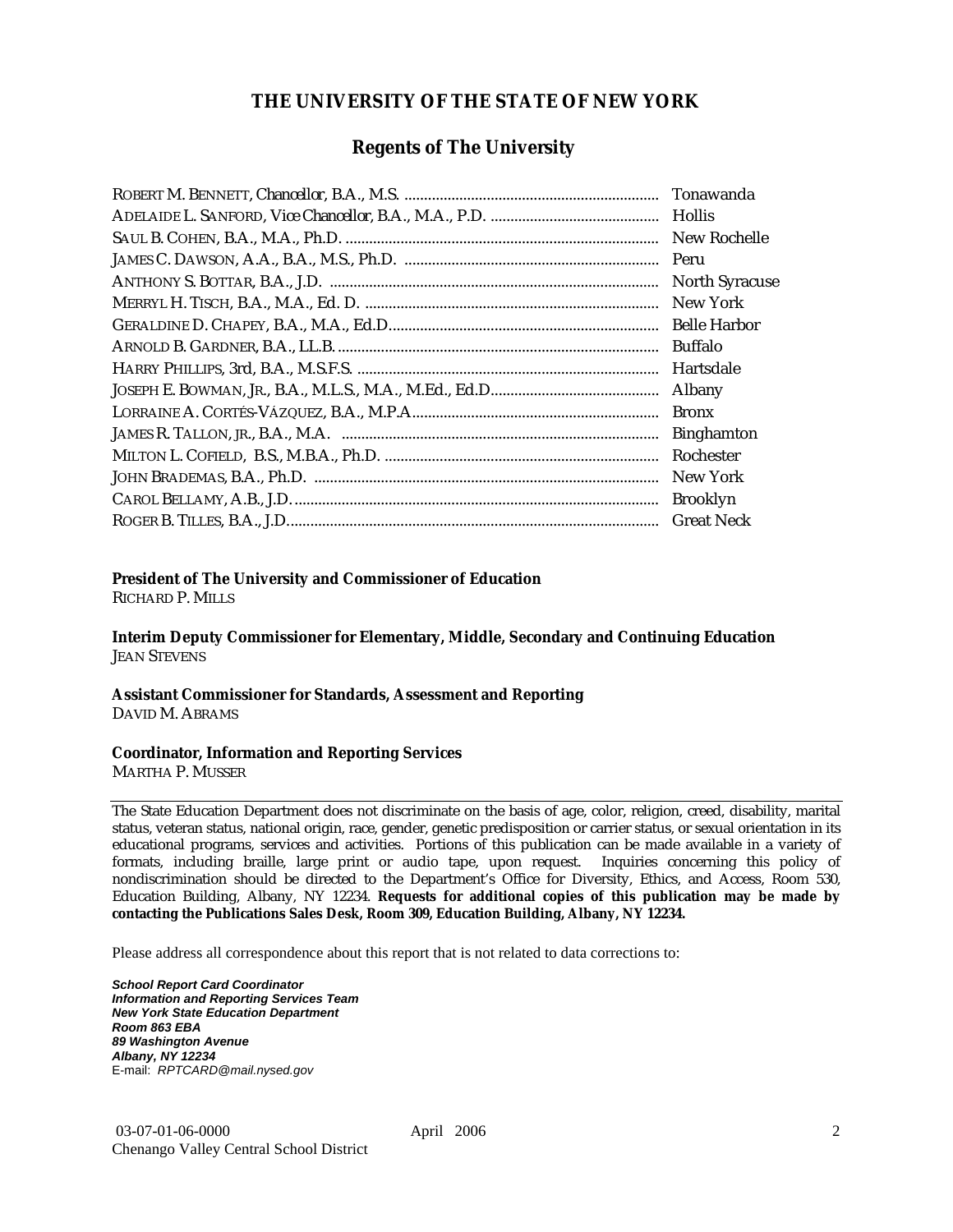The *New York State District Report Card* is an important part of the Board of Regents effort to raise learning standards for all students. It provides information to the public on student performance and other measures of district performance. Knowledge gained from the district report card on a district's strengths and weaknesses can be used to improve instruction and services to students.

The *New York State District Report Card* consists of three parts: the *Overview of District Performance in English Language Arts, Mathematics, and Science and Analysis of Student Subgroup Performance,* the *Comprehensive Information Report,* and the *Accountability Status Report.* The *Overview and Analysis* presents performance data on measures required by the federal No Child Left Behind Act: English, mathematics, science, and graduation rate. Performance data on other State assessments can be found in the *Comprehensive Information Report*. The *Accountability Status Report* provides information as to whether a district is making adequate progress toward enabling all students to achieve proficiency in English and mathematics.

State assessments are designed to help ensure that all students reach high learning standards. They show whether students are getting the foundation knowledge they need to succeed at the elementary, middle, and commencement levels and beyond. The State requires that students who are not making appropriate progress toward the standards receive academic intervention services.

In the *Overview*, performance on the elementary- and middle-level assessments in English language arts, mathematics, and science is reported in terms of mean scores and the percentage of students scoring at each of the four levels. These levels indicate performance on the standards from seriously deficient to advanced proficiency. Regents examination scores are reported in four score ranges. Scores of 65 to 100 are passing; scores of 55 to 64 earn credit toward a local diploma (with the approval of the local board of education). Though each elementary- and middle-level assessment is administered to students in a specific grade, secondary-level assessments are taken by students when they complete the coursework for the core curriculum. Therefore, the performance of students at the secondary level is measured for a student cohort rather than a group of students at a particular grade level. Students are grouped in cohorts according to the year in which they first entered grade 9.

The assessment data in the *Overview and Analysis* are for all tested students in the district, including general-education students and students with disabilities. In the *Overview*, each district's performance is compared with that of all public schools statewide. In the *Analysis*, performance is disaggregated by race/ethnicity, disability status, gender, limited English proficient status, income level, and migrant status.

Explanations of terms referred to or symbols used in this part of the district report card may be found in the glossary on the last page. Further information on the district report card may be found in the guide, *Understanding Your School Report Card: April 2006*, available on the Information and Reporting Services Web site at www.emsc.nysed.gov/irts.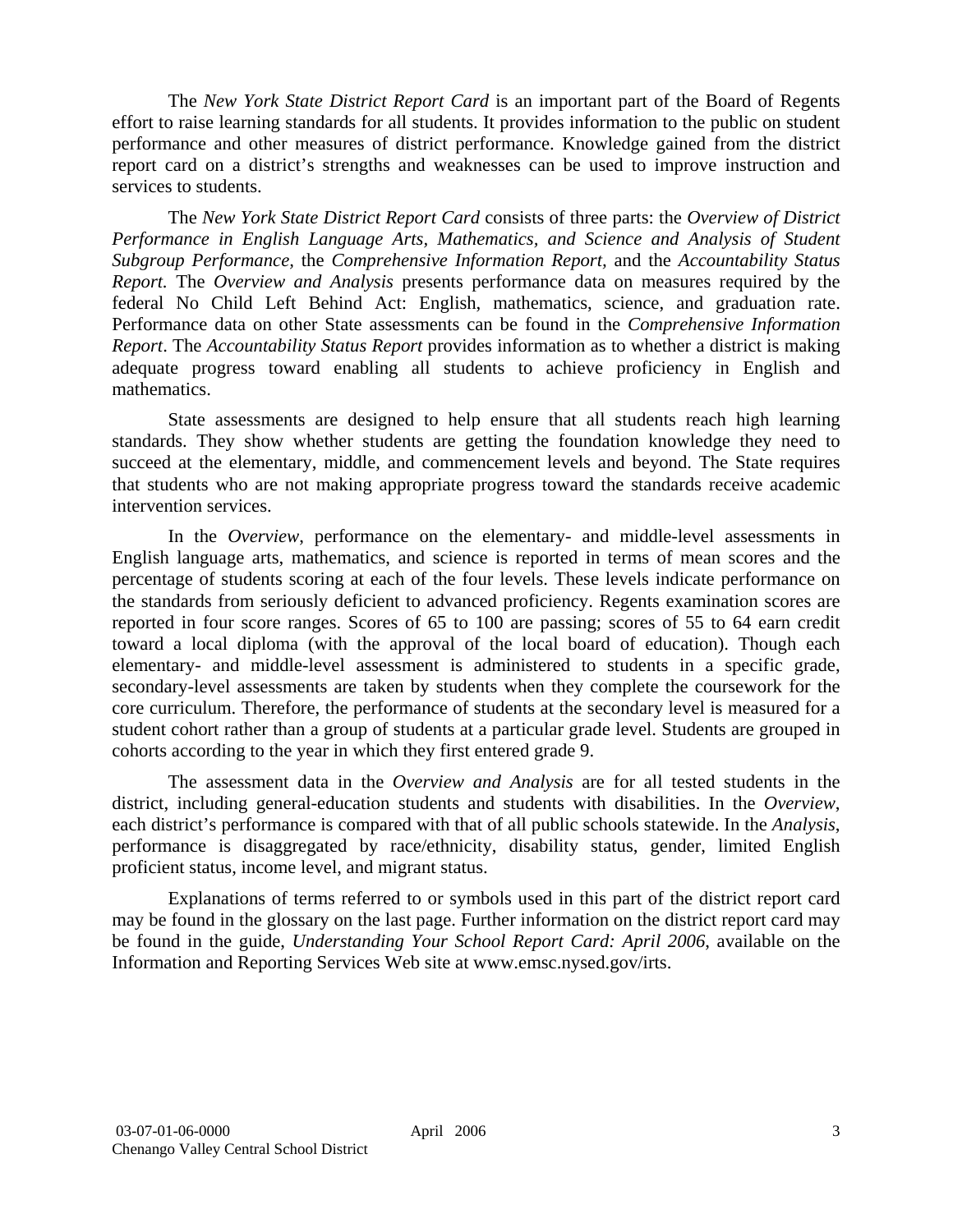# **Overview of District Performance in English Language Arts, Mathematics, and Science**

## **District Profile**

| Superintendent:<br>Carmen A. Ciullo |             | (607) 779-4711<br>Phone:  |
|-------------------------------------|-------------|---------------------------|
| <b>Organization</b>                 | Grade Range | <b>Student Enrollment</b> |
| $2004 - 05$                         | NA          | 1934                      |

| 2003-04 District-wide Total Expenditure per Pupil      | \$12,302 |
|--------------------------------------------------------|----------|
| 2003-04 NYS Public Schools Total Expenditure per Pupil | \$13.826 |

### **2004–05 Core Classes Taught by Highly Qualified Teachers\***

| <b>Total Number of</b><br><b>Core Classes</b> | <b>Percent Taught</b><br>by Highly<br>Qualified<br><b>Teachers</b> |
|-----------------------------------------------|--------------------------------------------------------------------|
| 388                                           | 98%                                                                |
| . .                                           | .                                                                  |

\*To meet the federal definition of "highly qualified," public school teachers of core academic subjects must have at least a bachelor's degree and be State certified for and demonstrate subject matter competency in the core academic subject(s) they teach.

### **2004–05 Teachers with No Valid Teaching Certificate\***

| <b>Total Number of</b><br><b>Teachers</b> | Percent with No  <br><b>Valid Teaching</b><br><b>Certificate</b> |
|-------------------------------------------|------------------------------------------------------------------|
| 156                                       | $1\%$                                                            |

\*Includes teachers with a modified temporary license.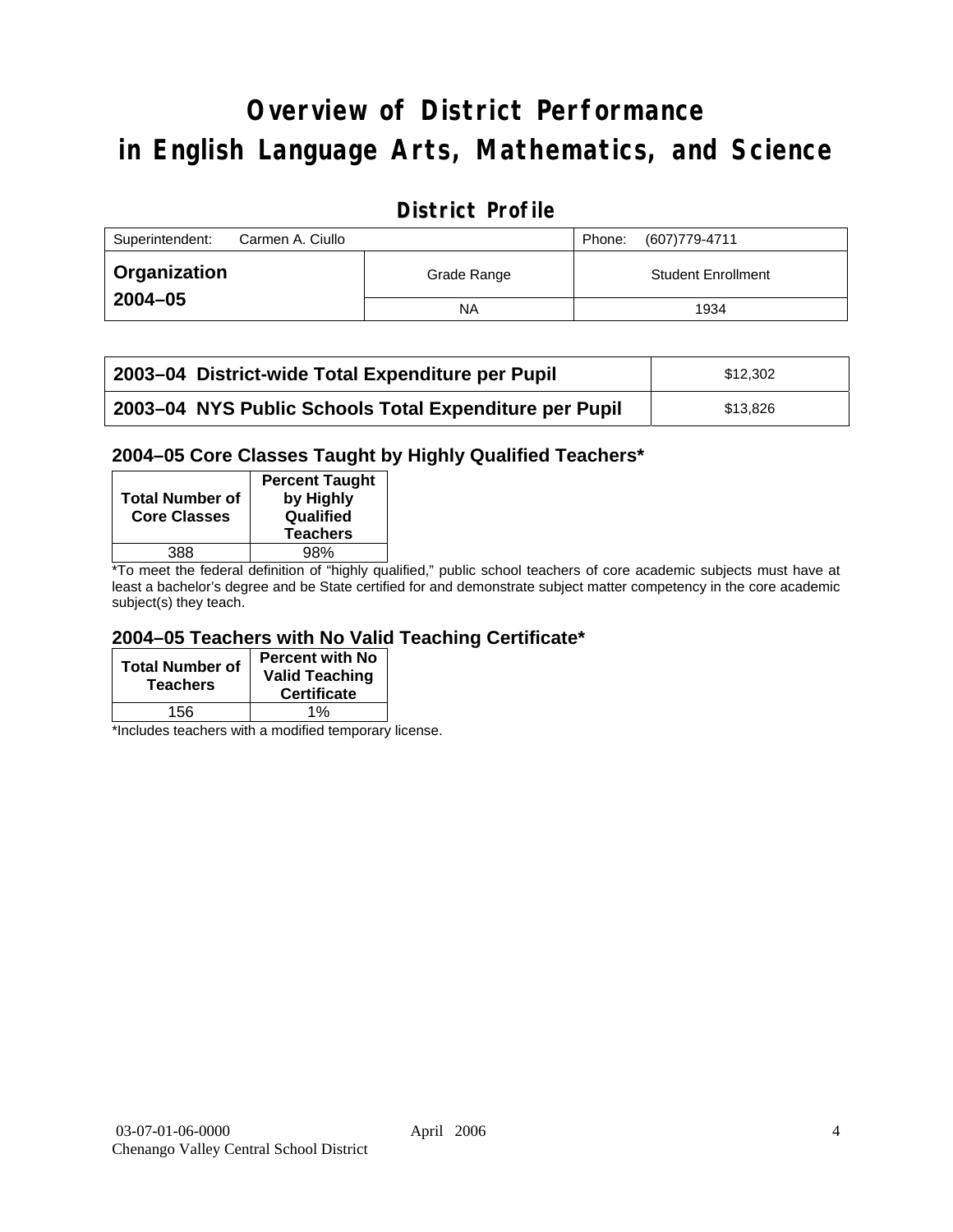English Language Arts



Percentages less than 0.51 will appear as zero because of rounding.

|                                               | <b>Counts of Students</b> |                    |                    |                    |                     |                   |
|-----------------------------------------------|---------------------------|--------------------|--------------------|--------------------|---------------------|-------------------|
| <b>Performance at</b><br><b>This District</b> | Level 1<br>455-602        | Level 2<br>603-644 | Level 3<br>645-691 | Level 4<br>692-800 | <b>Total Tested</b> | <b>Mean Score</b> |
| Feb 2003                                      |                           | 38                 | 72                 | 23                 | 137                 | 660               |
| <b>Feb 2004</b>                               |                           | 36                 | 79                 | 16                 | 132                 | 664               |
| Feb 2005                                      |                           | 18                 | 75                 | 39                 | 136                 | 677               |

|         | Elementary-Level English Language Arts Levels — Listening, Reading, and Writing Standards                     |  |  |  |  |
|---------|---------------------------------------------------------------------------------------------------------------|--|--|--|--|
| Level 4 | These students <b>exceed the standards</b> and are moving toward high performance on the Regents examination. |  |  |  |  |
| Level 3 | These students meet the standards and, with continued steady growth, should pass the Regents examination.     |  |  |  |  |
| Level 2 | These students need extra help to meet the standards and pass the Regents examination.                        |  |  |  |  |
| Level 1 | These students have serious academic deficiencies.                                                            |  |  |  |  |

**Performance of Limited English Proficient Students Taking the New York State English as a Second Language Achievement Test (NYSESLAT) as the Measure of English Language Arts Achievement**

| Grade 4 | _evel | Level 2 | Levels 3 & 4 | <b>Total Tested</b> |
|---------|-------|---------|--------------|---------------------|
| 2005    |       |         |              |                     |

### **Performance of Students with Severe Disabilities on the New York State Alternate Assessment (NYSAA) in English**

| <b>Elementary Level</b> | AA-Level | <b>AA-Level 2</b> | AA-Level 3 | AA-Level | <b>Total Tested</b> |
|-------------------------|----------|-------------------|------------|----------|---------------------|
| 2004-05                 |          |                   |            |          |                     |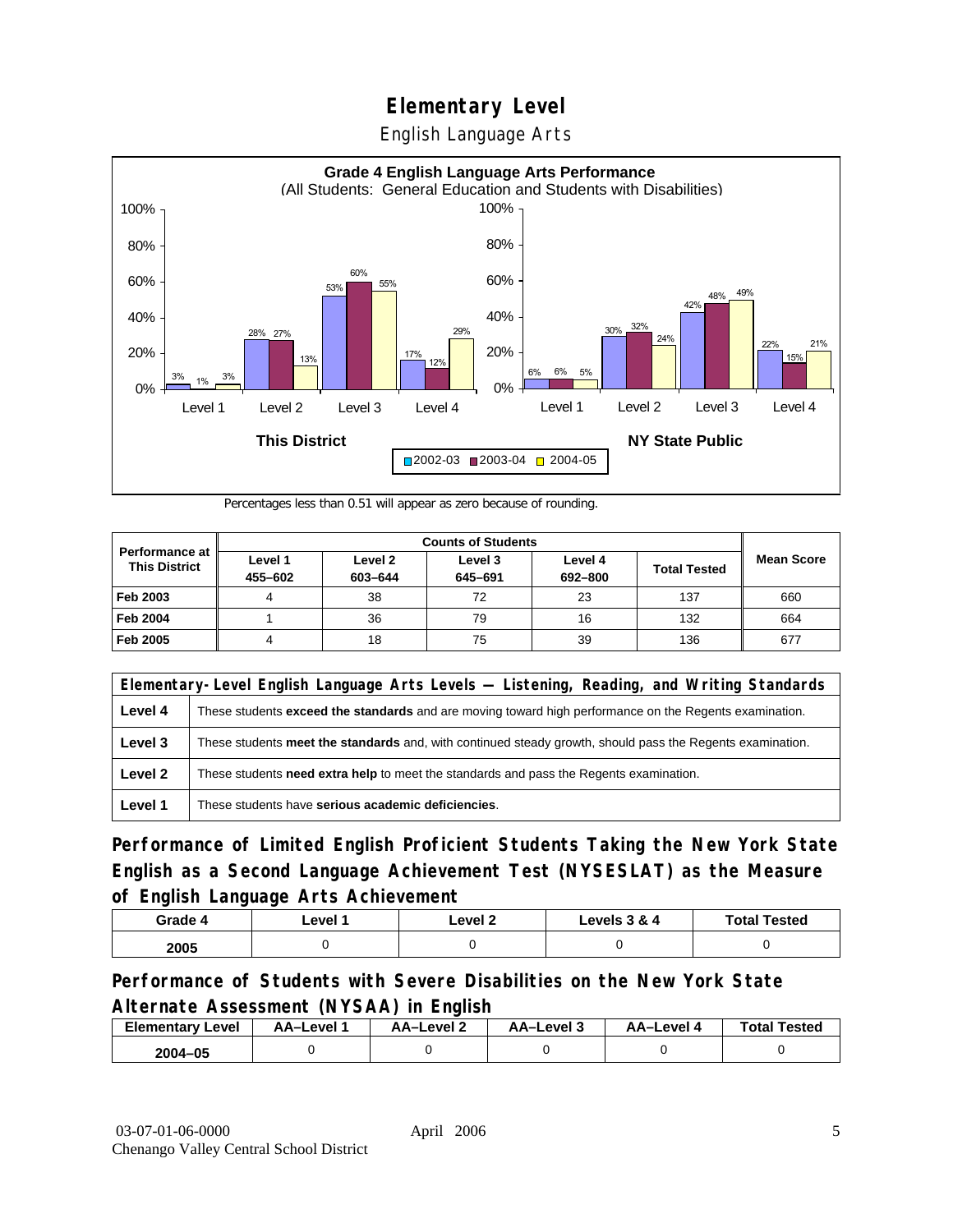### Mathematics



Percentages less than 0.51 will appear as zero because of rounding.

|                                        | <b>Counts of Students</b> |                    |                    |                    |                     |                   |
|----------------------------------------|---------------------------|--------------------|--------------------|--------------------|---------------------|-------------------|
| Performance at<br><b>This District</b> | Level 1<br>448-601        | Level 2<br>602-636 | Level 3<br>637-677 | Level 4<br>678-810 | <b>Total Tested</b> | <b>Mean Score</b> |
| May 2003                               | 4                         | 13                 | 82                 | 39                 | 138                 | 663               |
| May 2004                               |                           | 16                 | 76                 | 40                 | 135                 | 664               |
| May 2005                               |                           |                    | 74                 | 54                 | 139                 | 671               |

| Elementary-Level Mathematics Levels - |                                                                                                               |  |  |  |  |
|---------------------------------------|---------------------------------------------------------------------------------------------------------------|--|--|--|--|
|                                       | Knowledge, Reasoning, and Problem-Solving Standards                                                           |  |  |  |  |
| Level 4                               | These students <b>exceed the standards</b> and are moving toward high performance on the Regents examination. |  |  |  |  |
| Level 3                               | These students meet the standards and, with continued steady growth, should pass the Regents examination.     |  |  |  |  |
| Level 2                               | These students <b>need extra help</b> to meet the standards and pass the Regents examination.                 |  |  |  |  |
| Level 1                               | These students have serious academic deficiencies.                                                            |  |  |  |  |

**Performance of Students with Severe Disabilities on the New York State Alternate Assessment (NYSAA) in Mathematics** 

| <b>Elementary</b><br>Level | AA-Level | – AA–Level ∠ | د AA–Level | AA–Level 4 | <b>Total Tested</b> |
|----------------------------|----------|--------------|------------|------------|---------------------|
| 2004-05                    |          |              |            |            |                     |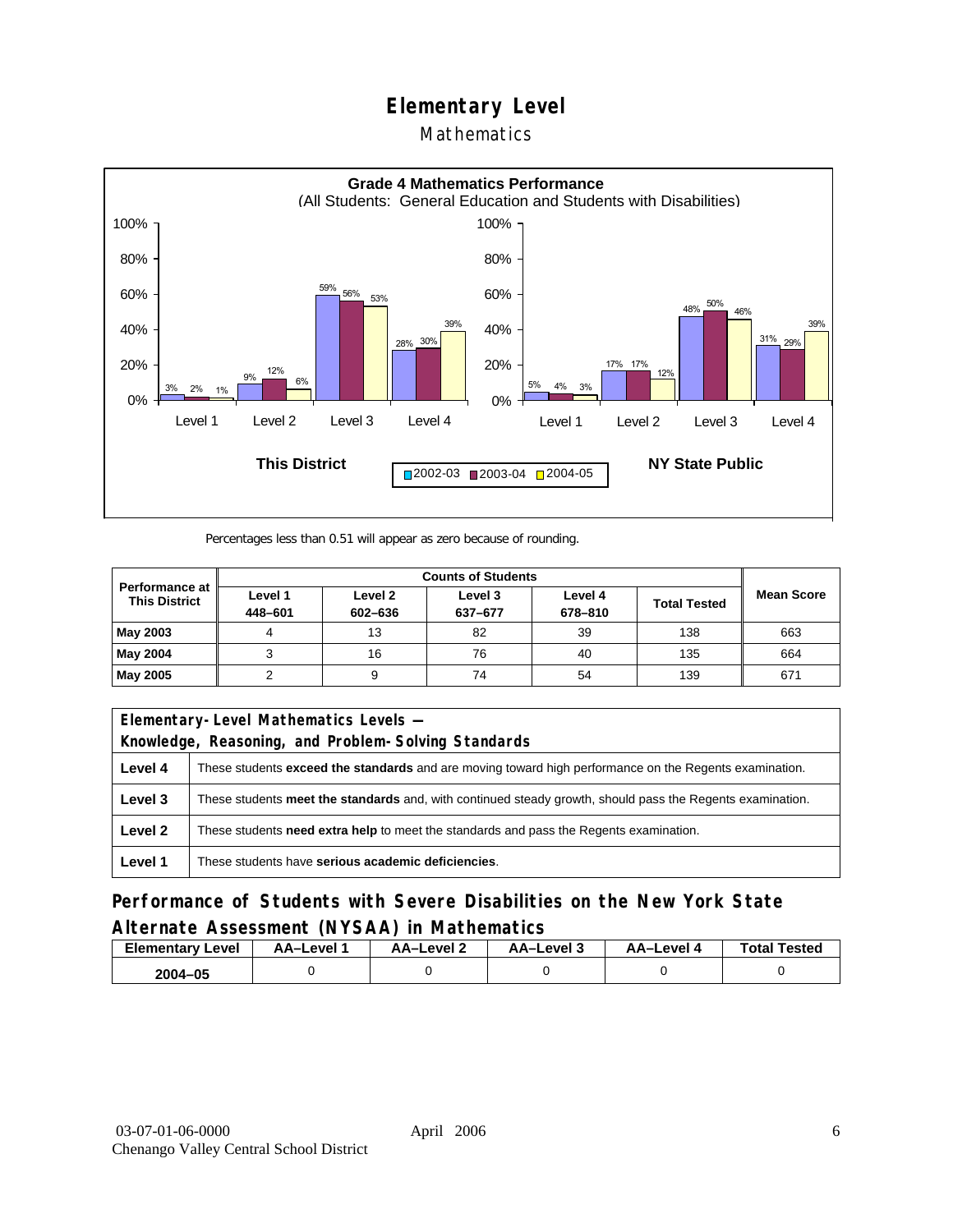### Science\*



Percentages less than 0.51 will appear as zero because of rounding.

|                                               |                     | <b>Counts of Students</b> |                      |                       |                     |                   |  |  |  |
|-----------------------------------------------|---------------------|---------------------------|----------------------|-----------------------|---------------------|-------------------|--|--|--|
| <b>Performance at</b><br><b>This District</b> | Level 1<br>$0 - 44$ | Level 2<br>$45 - 64$      | Level 3<br>$65 - 84$ | Level 4<br>$85 - 100$ | <b>Total Tested</b> | <b>Mean Score</b> |  |  |  |
| <b>May 2004</b>                               |                     |                           | 44                   | 88                    | 134                 | 86                |  |  |  |
| <b>May 2005</b>                               |                     |                           | 28                   | 104                   | 138                 | 88                |  |  |  |

|                                                     | Elementary-Level Science Levels -                                                                             |  |  |  |  |
|-----------------------------------------------------|---------------------------------------------------------------------------------------------------------------|--|--|--|--|
| Knowledge, Reasoning, and Problem-Solving Standards |                                                                                                               |  |  |  |  |
| Level 4                                             | These students <b>exceed the standards</b> and are moving toward high performance on the Regents examination. |  |  |  |  |
| Level 3                                             | These students meet the standards and, with continued steady growth, should pass the Regents examination.     |  |  |  |  |
| Level 2                                             | These students <b>need extra help</b> to meet the standards and pass the Regents examination.                 |  |  |  |  |
| Level 1                                             | These students have serious academic deficiencies.                                                            |  |  |  |  |

### **Performance of Students with Severe Disabilities on the New York State Alternate Assessment (NYSAA) in Science**

| <b>Elementary Level</b> | AA-Level <sup>*</sup> | AA-Level 2 | د AA–Level | AA–Level 4 | <b>Total Tested</b> |
|-------------------------|-----------------------|------------|------------|------------|---------------------|
| 2004-05                 |                       |            |            |            |                     |

\*Only two years of data are shown because a new assessment in elementary-level science was administered for the first time in 2003–04.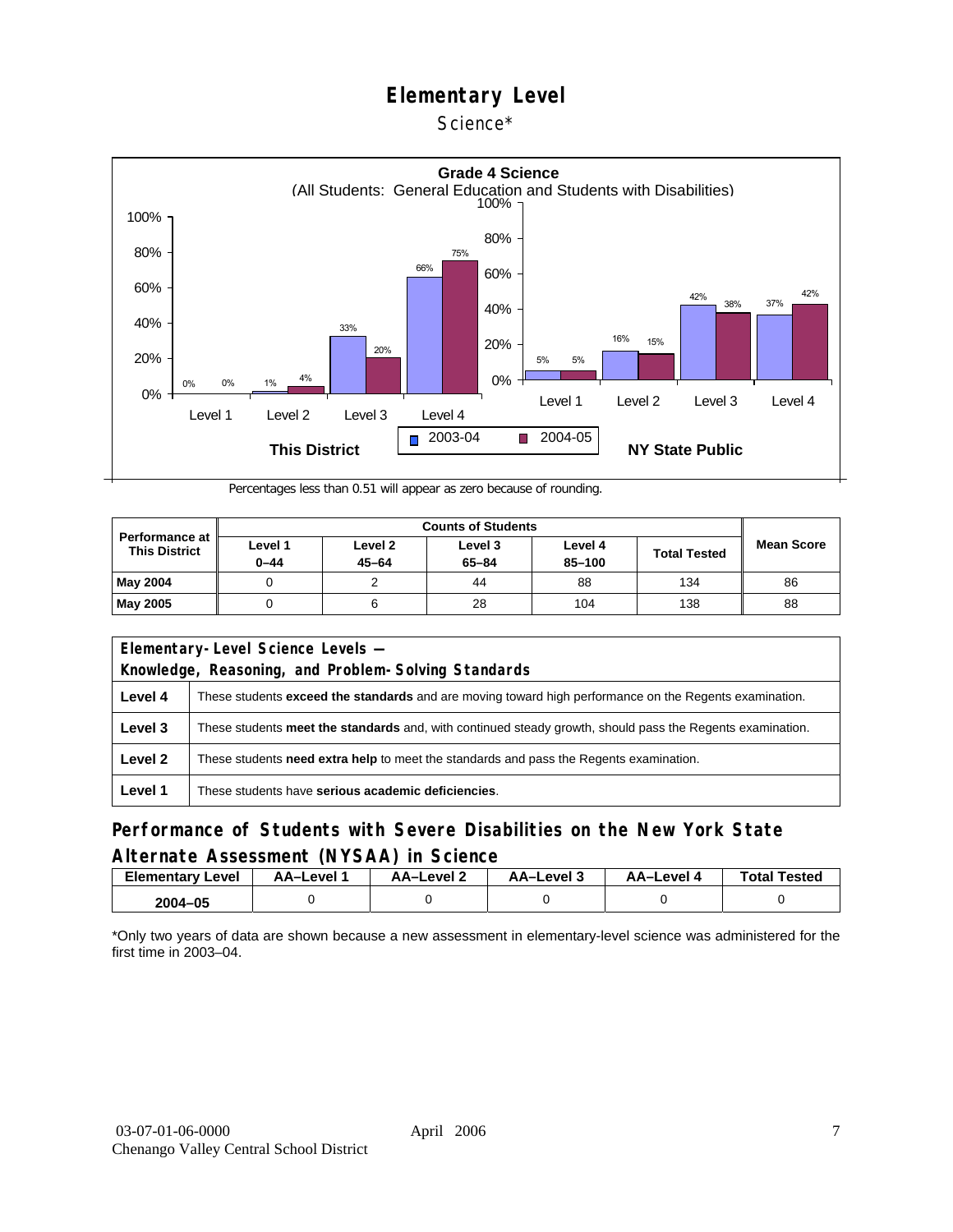### English Language Arts



Percentages less than 0.51 will appear as zero because of rounding.

| <b>Performance at</b><br><b>This District</b> | Level 1<br>527-657 | Level 2<br>658-696 | Level 3<br>697-736 | Level 4<br>737-830 | <b>Total Tested</b> | Mean Score |
|-----------------------------------------------|--------------------|--------------------|--------------------|--------------------|---------------------|------------|
| January 2003                                  |                    | 64                 | 80                 | 16                 | 167                 | 702        |
| January 2004                                  | 6                  | 73                 | 90                 | 10                 | 179                 | 701        |
| January 2005                                  |                    | 54                 | 104                | 10                 | 169                 | 706        |

|         | Middle-Level English Language Arts Levels — Listening, Reading, and Writing Standards                     |  |  |  |  |
|---------|-----------------------------------------------------------------------------------------------------------|--|--|--|--|
| Level 4 | These students exceed the standards and are moving toward high performance on the Regents examination.    |  |  |  |  |
| Level 3 | These students meet the standards and, with continued steady growth, should pass the Regents examination. |  |  |  |  |
| Level 2 | These students need extra help to meet the standards and pass the Regents examination.                    |  |  |  |  |
| Level 1 | These students have serious academic deficiencies.                                                        |  |  |  |  |

**Performance of Limited English Proficient Students Taking the New York State English as a Second Language Achievement Test (NYSESLAT) as the Measure of English Language Arts Achievement**

| Grade 8 | ∟evel 1 | ∟evel 2 | Levels 3 & 4 | <b>Total Tested</b> |
|---------|---------|---------|--------------|---------------------|
| 2005    |         |         | ,,           |                     |

**Performance of Students with Severe Disabilities on the New York State Alternate Assessment (NYSAA) in English** 

| <b>Middle Level</b> | AA–Level | AA-Level 2 | AA-Level 3 | AA-Level 4 | <b>Total Tested</b> |
|---------------------|----------|------------|------------|------------|---------------------|
| $2004 - 05$         |          |            |            |            |                     |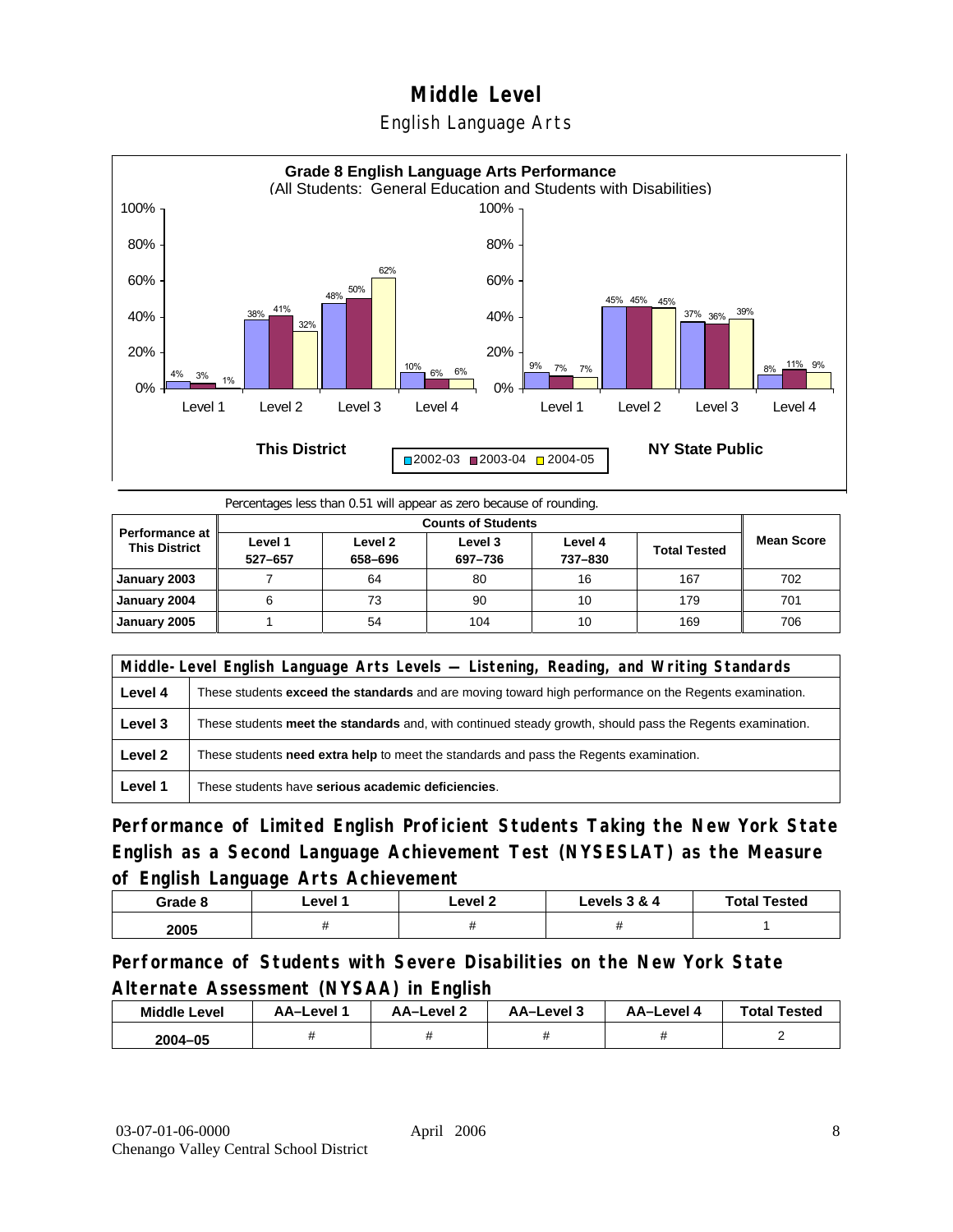### **Mathematics**



Percentages less than 0.51 will appear as zero because of rounding.

|                                               |                    | <b>Counts of Students</b> |                    |                    |                     |                   |  |  |  |
|-----------------------------------------------|--------------------|---------------------------|--------------------|--------------------|---------------------|-------------------|--|--|--|
| <b>Performance at</b><br><b>This District</b> | Level 1<br>517-680 | Level 2<br>681-715        | Level 3<br>716-759 | Level 4<br>760-882 | <b>Total Tested</b> | <b>Mean Score</b> |  |  |  |
| May 2003                                      |                    | 41                        | 107                | 11                 | 167                 | 725               |  |  |  |
| May 2004                                      | 13                 | 47                        | 109                |                    | 172                 | 719               |  |  |  |
| May 2005                                      |                    | 52                        | 105                | 11                 | 172                 | 725               |  |  |  |

|         | Middle-Level Mathematics Levels — Knowledge, Reasoning, and Problem-Solving Standards                         |  |  |  |  |
|---------|---------------------------------------------------------------------------------------------------------------|--|--|--|--|
| Level 4 | These students <b>exceed the standards</b> and are moving toward high performance on the Regents examination. |  |  |  |  |
| Level 3 | These students meet the standards and, with continued steady growth, should pass the Regents examination.     |  |  |  |  |
| Level 2 | These students need extra help to meet the standards and pass the Regents examination.                        |  |  |  |  |
| Level 1 | These students have serious academic deficiencies.                                                            |  |  |  |  |

### **Performance of Students with Severe Disabilities on the New York State Alternate Assessment (NYSAA) in Mathematics**

| <b>Middle Level</b> | AA-Level | AA-Level 2 | AA-Level 3 | AA–Level 4 | <b>Total Tested</b> |
|---------------------|----------|------------|------------|------------|---------------------|
| 2004-05             |          |            |            |            |                     |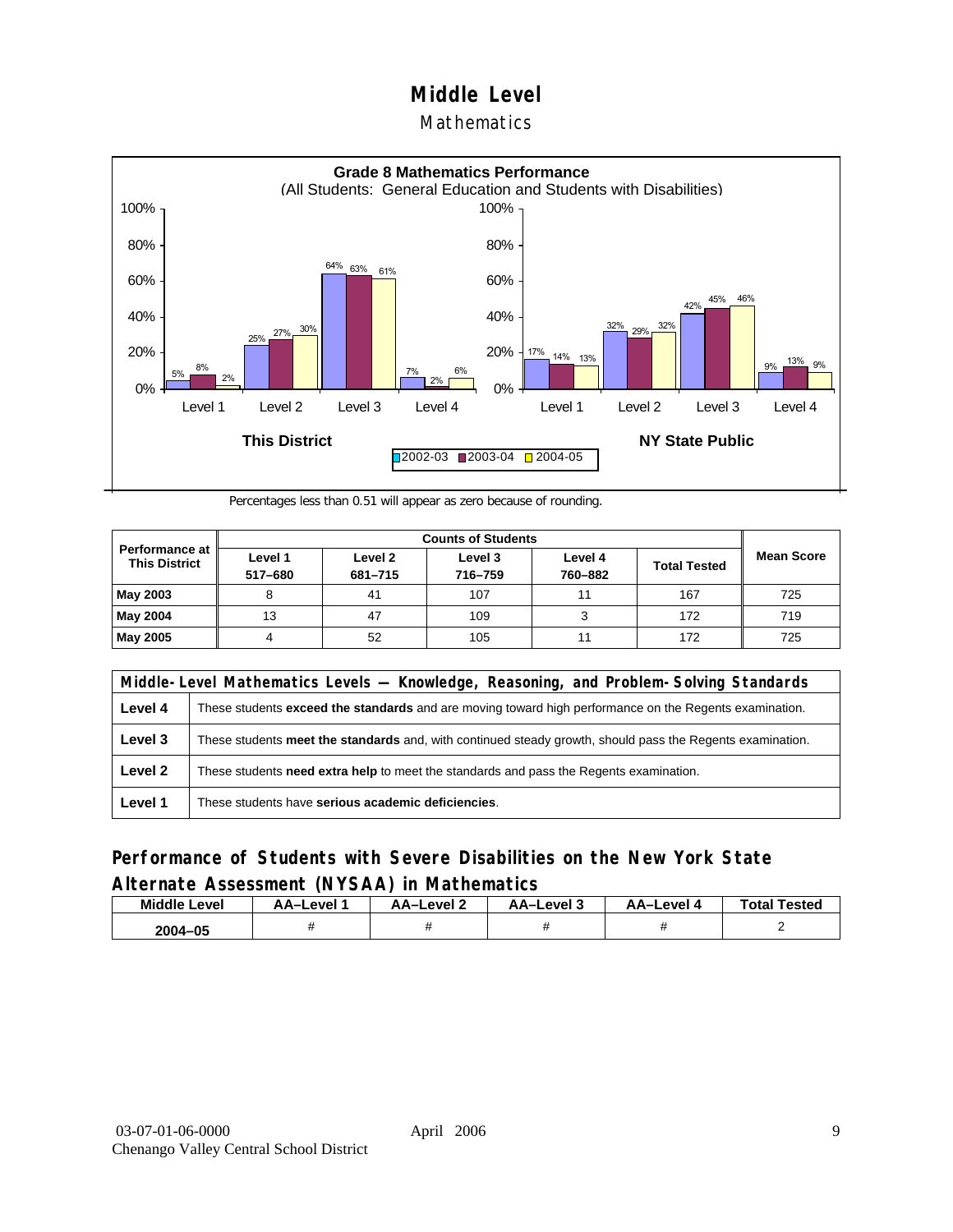#### **Science**



Percentages less than 0.51 will appear as zero because of rounding.

| <b>Performance at This District</b> |                             |         | <b>Mean Score</b>  |         |         |              |    |
|-------------------------------------|-----------------------------|---------|--------------------|---------|---------|--------------|----|
|                                     |                             | Level 1 | Level <sub>2</sub> | Level 3 | Level 4 | Total Tested |    |
| January/                            | <b>Middle-Level Science</b> |         | 12                 | 76      | 71      | 159          | 81 |
| <b>June 2003</b>                    | <b>Regents Science</b>      |         |                    |         |         |              |    |
| January/                            | <b>Middle-Level Science</b> |         | 12                 | 92      | 65      | 169          | 80 |
| <b>June 2004</b>                    | <b>Regents Science</b>      |         |                    |         |         |              |    |
| January/                            | <b>Middle-Level Science</b> |         | 14                 | 95      | 57      | 166          | 80 |
| <b>June 2005</b>                    | <b>Regents Science</b>      |         |                    |         |         |              |    |

|         | Middle-Level Science Levels — Knowledge, Reasoning, and Problem-Solving Standards*                                                                                                                  |  |  |  |  |
|---------|-----------------------------------------------------------------------------------------------------------------------------------------------------------------------------------------------------|--|--|--|--|
| Level 4 | These students <b>exceed the standards</b> on the middle-level science test and are moving toward high performance<br>on the Regents examinations or score 85-100 on a Regents science examination. |  |  |  |  |
| Level 3 | These students meet the standards on the middle-level science test and, with continued steady growth, should<br>pass the Regents examinations or score 65–84 on a Regents science examination.      |  |  |  |  |
| Level 2 | These students need extra help to meet the standards for middle-level science and to pass the Regents<br>examinations or score 55-64 on a Regents science examination.                              |  |  |  |  |
| Level 1 | These students have serious academic deficiencies as evidenced in the middle-level science test or score 0-54<br>on a Regents science examination.                                                  |  |  |  |  |

\*Students may demonstrate proficiency in middle-level science by scoring at Level 3 or above on the middle-level science test or by scoring 65 or above on a Regents examination in science.

### **Performance of Students with Severe Disabilities on the New York State Alternate Assessment (NYSAA) in Science**

| Middle L<br>_evel | <b>AA–Level</b> | AA-Level 2 | AA-Level 3 | AA–Level | <b>Tested</b><br>Total |
|-------------------|-----------------|------------|------------|----------|------------------------|
| 2004-05           |                 |            |            |          |                        |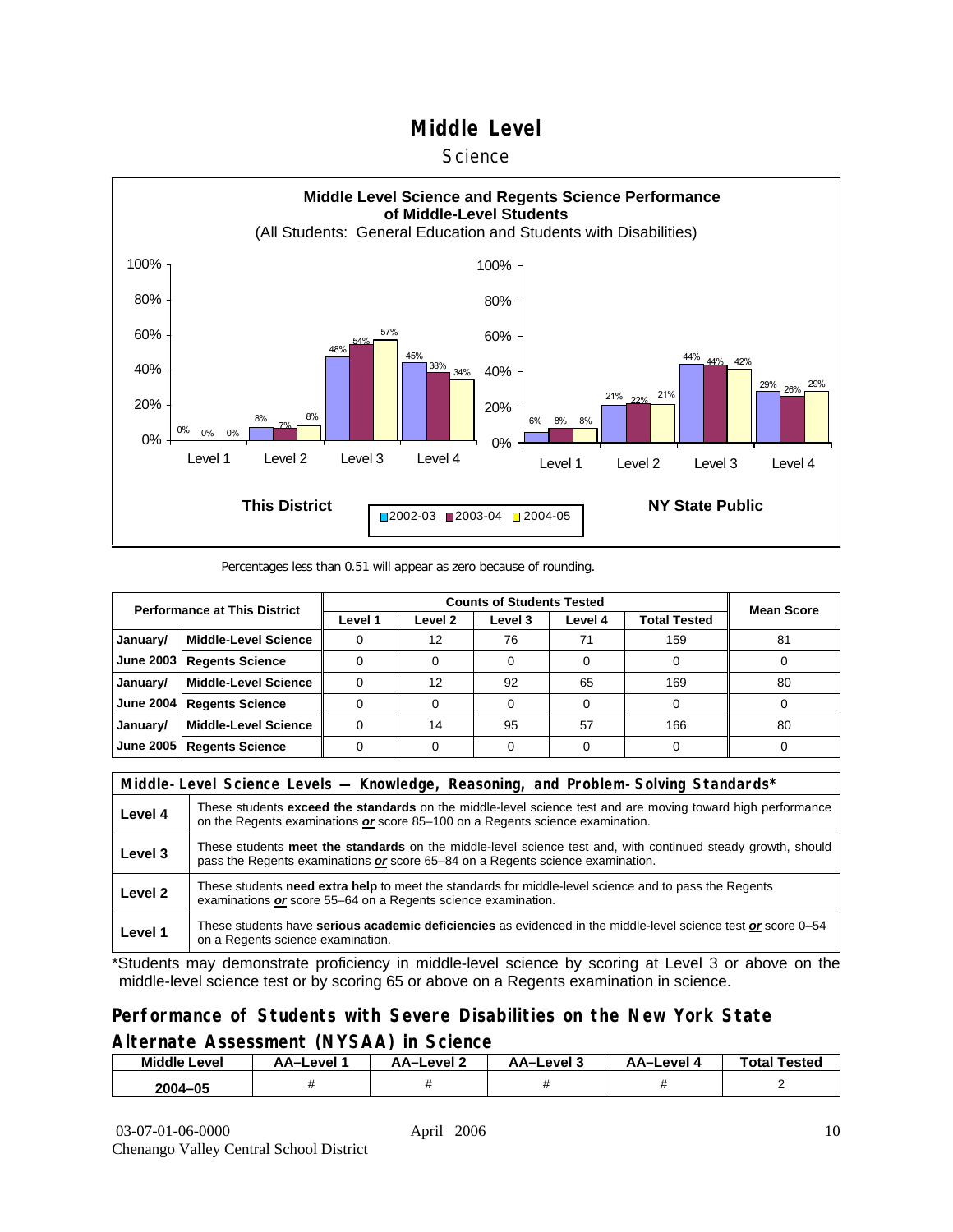## **High School English Achievement after Four Years of Instruction**

 The graphs and tables below present performance of the 1999, 2000, and 2001 district accountability cohort members, four years after entering grade 9, in meeting the graduation assessment requirement in English. In the graph, students passing approved alternatives to this examination are counted as scoring in the 65 to 84 range. RCT results are not included in the graph. The data in these tables and charts show the performance of the cohorts as of June  $30<sup>th</sup>$  of the fourth year after first entering grade 9.



Percentages less than 0.51 will appear as zero because of rounding.

| English Graduation Requirement Achievement after Four Years of High School* |                                              |                                          |                                           |                                           |                                            |                                       |  |  |  |  |  |
|-----------------------------------------------------------------------------|----------------------------------------------|------------------------------------------|-------------------------------------------|-------------------------------------------|--------------------------------------------|---------------------------------------|--|--|--|--|--|
|                                                                             | <b>Cohort Members</b><br><b>All Students</b> | <b>Highest Score</b><br>Between 0 and 54 | <b>Highest Score</b><br>Between 55 and 64 | <b>Highest Score</b><br>Between 65 and 84 | <b>Highest Score</b><br>Between 85 and 100 | Approved<br><b>Alternative Credit</b> |  |  |  |  |  |
| 1999 Cohort                                                                 | 128                                          |                                          |                                           | 55                                        | 65                                         |                                       |  |  |  |  |  |
| 2000 Cohort                                                                 | 164                                          |                                          |                                           | 79                                        | 72                                         |                                       |  |  |  |  |  |
| 2001 Cohort                                                                 | 161                                          |                                          |                                           | 61                                        | 87                                         |                                       |  |  |  |  |  |

<sup>\*</sup>Assessments used to determine counts in this table include the Regents examination in comprehensive English, the component retest in English, and approved alternatives.

| Performance of Students Who Took the Regents<br><b>Competency Tests in Reading and Writing to</b><br>Meet the Graduation Requirement* |                        |                                                |  |  |  |  |  |  |  |
|---------------------------------------------------------------------------------------------------------------------------------------|------------------------|------------------------------------------------|--|--|--|--|--|--|--|
|                                                                                                                                       | <b>Passed the RCTs</b> | <b>Failed RCT in Reading</b><br>and/or Writing |  |  |  |  |  |  |  |
| 1999 Cohort                                                                                                                           |                        |                                                |  |  |  |  |  |  |  |
| 2000 Cohort                                                                                                                           |                        |                                                |  |  |  |  |  |  |  |
| 2001 Cohort                                                                                                                           |                        |                                                |  |  |  |  |  |  |  |

\*Includes only students eligible for the safety net who did not score 55 or higher on the Regents examination or an approved alternative.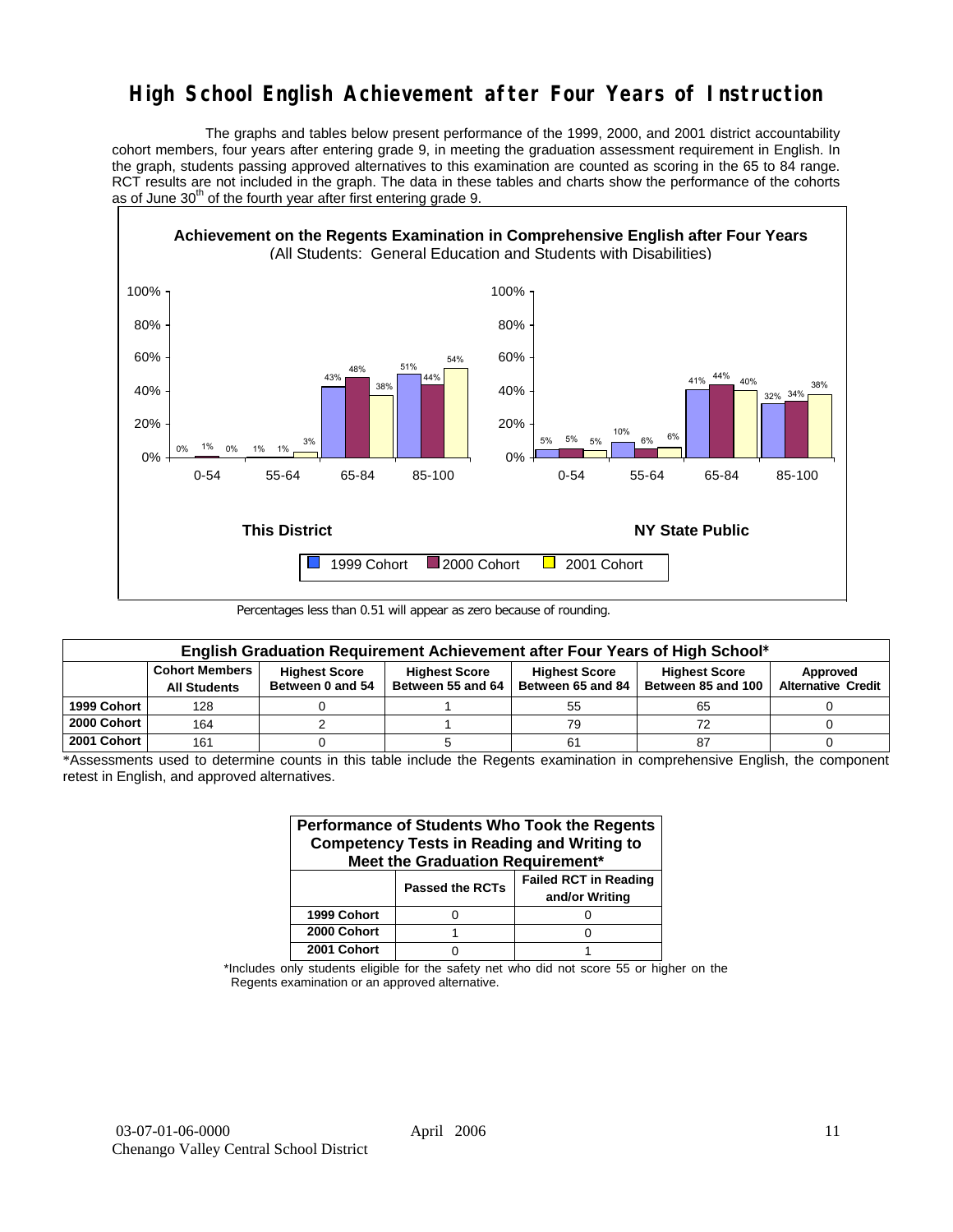## **High School Mathematics Achievement after Four Years of Instruction**

The graphs and tables below present performance of the 1999, 2000, and 2001 district accountability cohort members, four years after entering grade 9, in meeting the graduation assessment requirement in mathematics. In the graph, students passing approved alternatives to these examinations are counted as scoring in the 65 to 84 range. RCT results are not included in the graph. The data in these tables and charts show the performance of the cohorts as of June  $30<sup>th</sup>$  of the fourth year after first entering grade 9.



Percentages less than 0.51 will appear as zero because of rounding.

|             | Mathematics Graduation Requirement Achievement after Four Years of High School* |                                              |                   |                      |                                                         |          |  |  |  |  |  |
|-------------|---------------------------------------------------------------------------------|----------------------------------------------|-------------------|----------------------|---------------------------------------------------------|----------|--|--|--|--|--|
|             | <b>Cohort Members</b>                                                           | <b>Highest Score</b><br><b>Highest Score</b> |                   | <b>Highest Score</b> | <b>Highest Score</b>                                    | Approved |  |  |  |  |  |
|             | <b>All Students</b>                                                             | Between 0 and 54                             | Between 55 and 64 |                      | Between 65 and 84 Between 85 and 100 Alternative Credit |          |  |  |  |  |  |
| 1999 Cohort | 128                                                                             |                                              |                   | 51                   | 62                                                      |          |  |  |  |  |  |
| 2000 Cohort | 164                                                                             | 30                                           |                   | 47                   | 69                                                      |          |  |  |  |  |  |
| 2001 Cohort | 161                                                                             |                                              |                   | 94                   | 55                                                      |          |  |  |  |  |  |

<sup>\*</sup>Assessments used to determine counts in this table include a Regents examination in mathematics, the component retest in mathematics and approved alternatives.

| Performance of Students Who Took the Regents<br><b>Competency Test in Mathematics to Meet the</b><br><b>Graduation Requirement*</b> |                |                                          |  |  |  |  |  |  |
|-------------------------------------------------------------------------------------------------------------------------------------|----------------|------------------------------------------|--|--|--|--|--|--|
|                                                                                                                                     | Passed the RCT | <b>Failed at Least</b><br><b>One RCT</b> |  |  |  |  |  |  |
| 1999 Cohort                                                                                                                         |                |                                          |  |  |  |  |  |  |
| 2000 Cohort                                                                                                                         | っ              |                                          |  |  |  |  |  |  |
| 2001 Cohort                                                                                                                         |                |                                          |  |  |  |  |  |  |

\*Includes only students eligible for the safety net who did not score 55 or higher on the Regents examination or an approved alternative.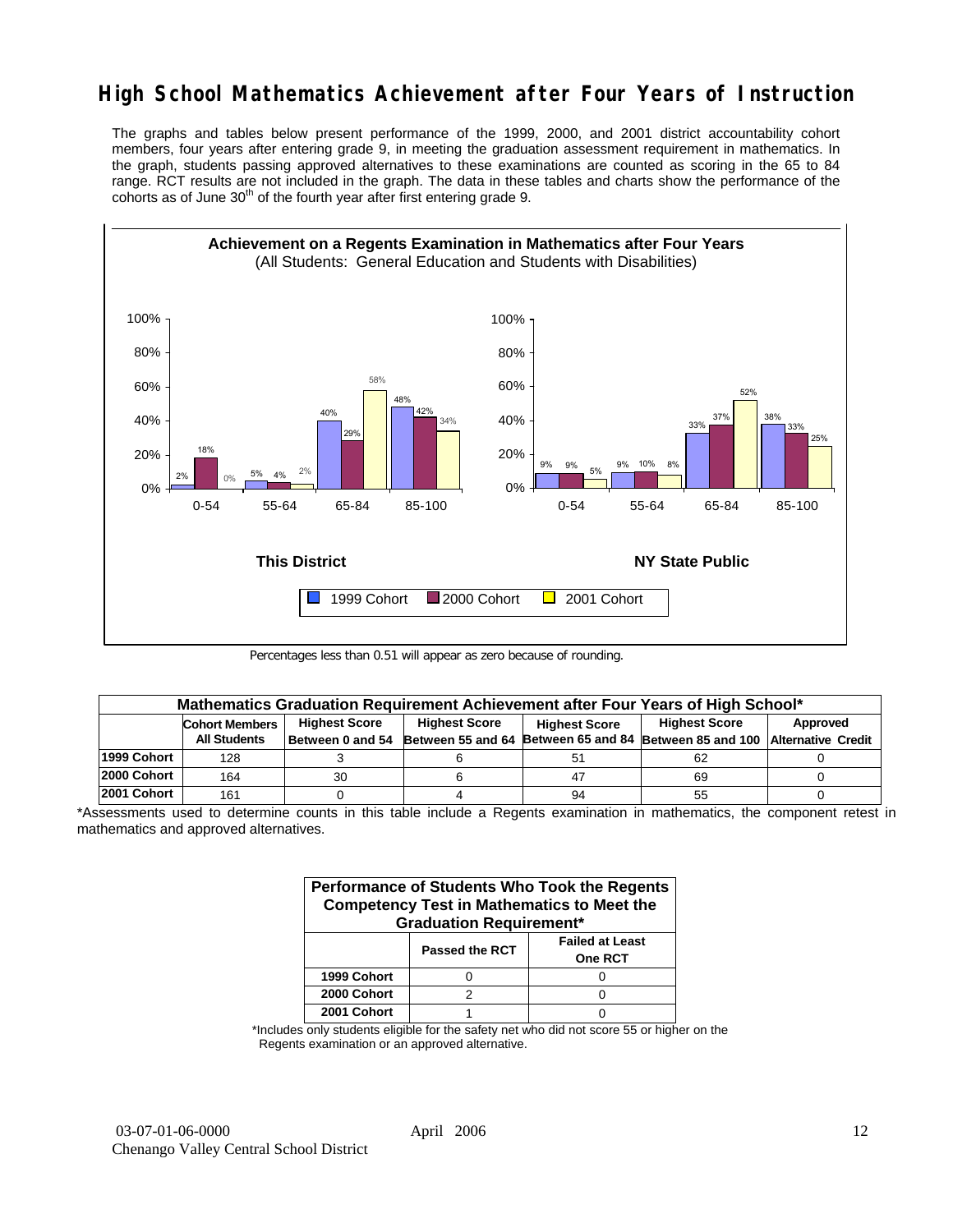## **Cohort Graduation Rates**

 Students were counted as graduates if they earned a local diploma with or without a Regents endorsement by August 31<sup>st</sup> of the fourth year after first entering grade 9. The graduation-rate cohort includes students who transferred to general education development (GED) programs. These students were not counted in the 1998, 1999, and 2000 district accountability cohorts for English and mathematics.



Percentages less than 0.51 will appear as zero because of rounding.

| <b>Cohort Graduation Rates</b> |                                  |                                |                                                                      |                            |  |  |  |  |  |  |
|--------------------------------|----------------------------------|--------------------------------|----------------------------------------------------------------------|----------------------------|--|--|--|--|--|--|
|                                | <b>Cohort</b><br>Members*<br>(a) | <b>Transfers to GED</b><br>(b) | <b>Graduation Rate</b><br><b>Cohort</b><br><b>Members</b><br>$(a+b)$ | <b>Number</b><br>Graduated |  |  |  |  |  |  |
| 1998 Cohort                    | 131                              |                                | 133                                                                  | 129                        |  |  |  |  |  |  |
| 1999 Cohort                    | 129                              |                                | 131                                                                  | 121                        |  |  |  |  |  |  |
| 2000 Cohort                    | 160                              |                                | 169                                                                  | 150                        |  |  |  |  |  |  |

 $*$ Count as of August 31 $*$  of the fourth year after first entering grade 9.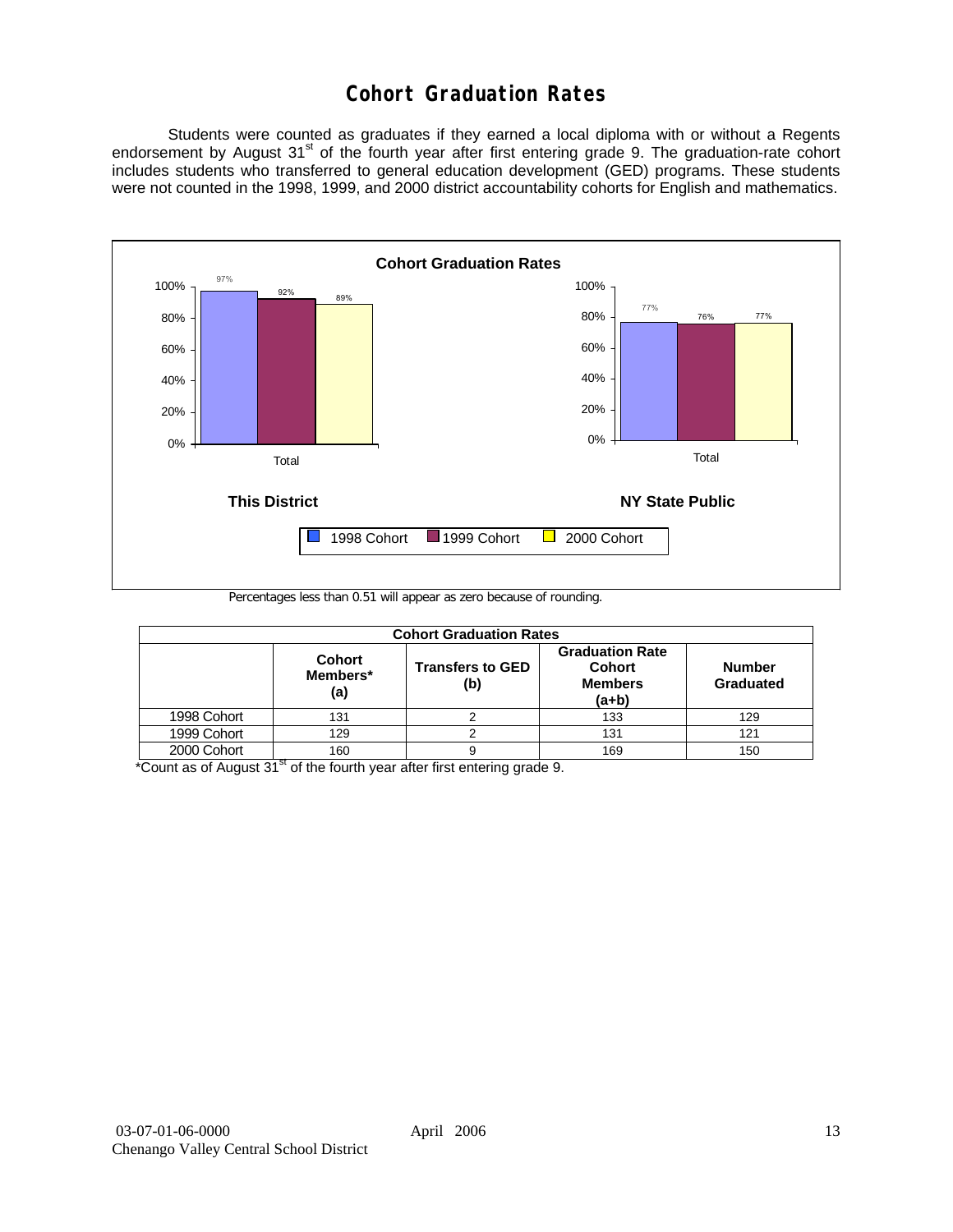# **Analysis of Student Subgroup Performance**

Historically, on State assessments the average performance of Black, Hispanic, and Native American students has been lower than that of White and Asian students. Similarly, students from lowincome families have not performed as well as those from higher income families. A high priority of the Board of Regents is to eliminate these gaps in student performance. In addition, Title I of the federal Elementary and Secondary Education Act includes explicit requirements "to ensure that students served by Title I are given the same opportunity to achieve to high standards and are held to the same high expectations as all students in each State."

This section of the district report card provides performance data for two years by racial/ethnic group, disability status, gender, English proficiency status, income level, and migrant status. The purpose of the student subgroup analyses is to determine if students who perform below the standards in any district tend to fall into particular groups, such as minority students, limited English proficient students, or economically disadvantaged students. If these analyses provide evidence that students in one of the groups achieve at a lower level than other students, the district should examine the reasons for this lower performance and make necessary changes in curriculum, instruction, and student support services to remedy these performance gaps. If your district did not report data for the 2004–05 school year for a subject and grade, a table showing data for subgroups in that subject and grade will not be included in the *Analysis*.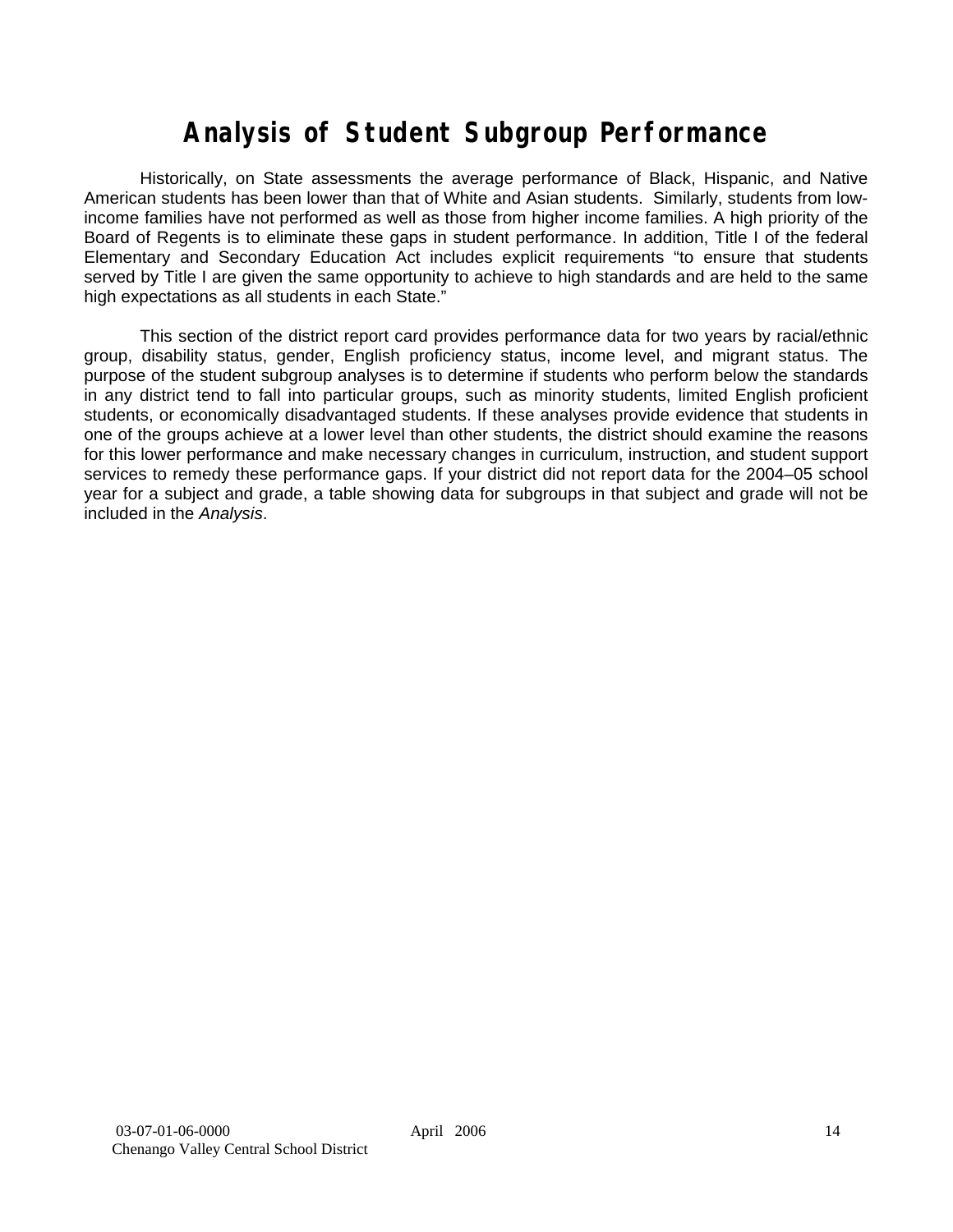## English Language Arts

|                                              |               |         | ັ<br>2003-04                                                      |     | 2004-05        |             |                                                                   |     |  |
|----------------------------------------------|---------------|---------|-------------------------------------------------------------------|-----|----------------|-------------|-------------------------------------------------------------------|-----|--|
| <b>Student Subgroup</b>                      | <b>Total</b>  |         | <b>Percentages of Tested</b><br><b>Students Scoring at Levels</b> |     | <b>Total</b>   |             | <b>Percentages of Tested</b><br><b>Students Scoring at Levels</b> |     |  |
|                                              | <b>Tested</b> | $2 - 4$ | $3 - 4$                                                           | 4   | <b>Tested</b>  | $2 - 4$     | $3 - 4$                                                           | 4   |  |
| <b>Results by Race/Ethnicity</b>             |               |         |                                                                   |     |                |             |                                                                   |     |  |
| American Indian/Alaskan Native               | 0             | 0%      | 0%                                                                | 0%  | $\mathbf{1}$   | $\mathbf s$ | $\mathbf s$                                                       | s   |  |
| <b>Black</b>                                 | 5             | s       | s                                                                 | s   | 3              | s           | s                                                                 | s   |  |
| Hispanic                                     | $\mathbf{1}$  | s       | s                                                                 | s   | $\overline{2}$ | s           | s                                                                 | s   |  |
| Asian or Pacific Islander                    | 0             | 0%      | 0%                                                                | 0%  | 0              | 0%          | 0%                                                                | 0%  |  |
| White                                        | 126           | 99%     | 73%                                                               | 13% | 130            | 97%         | 84%                                                               | 30% |  |
| Total                                        | 132           | 99%     | 72%                                                               | 12% | 136            | 97%         | 84%                                                               | 29% |  |
| Small Group Totals (s)                       | 6             | 100%    | 50%                                                               | 0%  | 6              | 100%        | 83%                                                               | 0%  |  |
| <b>Results by Disability Status</b>          |               |         |                                                                   |     |                |             |                                                                   |     |  |
| General-education students                   | 118           | 99%     | 77%                                                               | 14% | 119            | 100%        | 89%                                                               | 32% |  |
| Students with disabilities                   | 14            | 100%    | 29%                                                               | 0%  | 17             | 76%         | 47%                                                               | 6%  |  |
| Total                                        | 132           | 99%     | 72%                                                               | 12% | 136            | 97%         | 84%                                                               | 29% |  |
| <b>Results by Gender</b>                     |               |         |                                                                   |     |                |             |                                                                   |     |  |
| Female                                       | 61            | 100%    | 75%                                                               | 16% | 68             | 97%         | 81%                                                               | 32% |  |
| Male                                         | 71            | 99%     | 69%                                                               | 8%  | 68             | 97%         | 87%                                                               | 25% |  |
| Total                                        | 132           | 99%     | 72%                                                               | 12% | 136            | 97%         | 84%                                                               | 29% |  |
| <b>Results by English Proficiency Status</b> |               |         |                                                                   |     |                |             |                                                                   |     |  |
| English proficient                           | 132           | 99%     | 72%                                                               | 12% | 136            | 97%         | 84%                                                               | 29% |  |
| Limited English proficient                   | $\Omega$      | 0%      | 0%                                                                | 0%  | $\Omega$       | 0%          | 0%                                                                | 0%  |  |
| Total                                        | 132           | 99%     | 72%                                                               | 12% | 136            | 97%         | 84%                                                               | 29% |  |
| <b>Results by Income Level</b>               |               |         |                                                                   |     |                |             |                                                                   |     |  |
| Economically disadvantaged                   | 31            | 100%    | 61%                                                               | 10% | 27             | 96%         | 78%                                                               | 7%  |  |
| Not disadvantaged                            | 101           | 99%     | 75%                                                               | 13% | 109            | 97%         | 85%                                                               | 34% |  |
| Total                                        | 132           | 99%     | 72%                                                               | 12% | 136            | 97%         | 84%                                                               | 29% |  |
| <b>Results by Migrant Status</b>             |               |         |                                                                   |     |                |             |                                                                   |     |  |
| Migrant family                               | $\mathbf 0$   | 0%      | 0%                                                                | 0%  | $\mathbf 0$    | 0%          | 0%                                                                | 0%  |  |
| Not migrant family                           | 132           | 99%     | 72%                                                               | 12% | 136            | 97%         | 84%                                                               | 29% |  |
| Total                                        | 132           | 99%     | 72%                                                               | 12% | 136            | 97%         | 84%                                                               | 29% |  |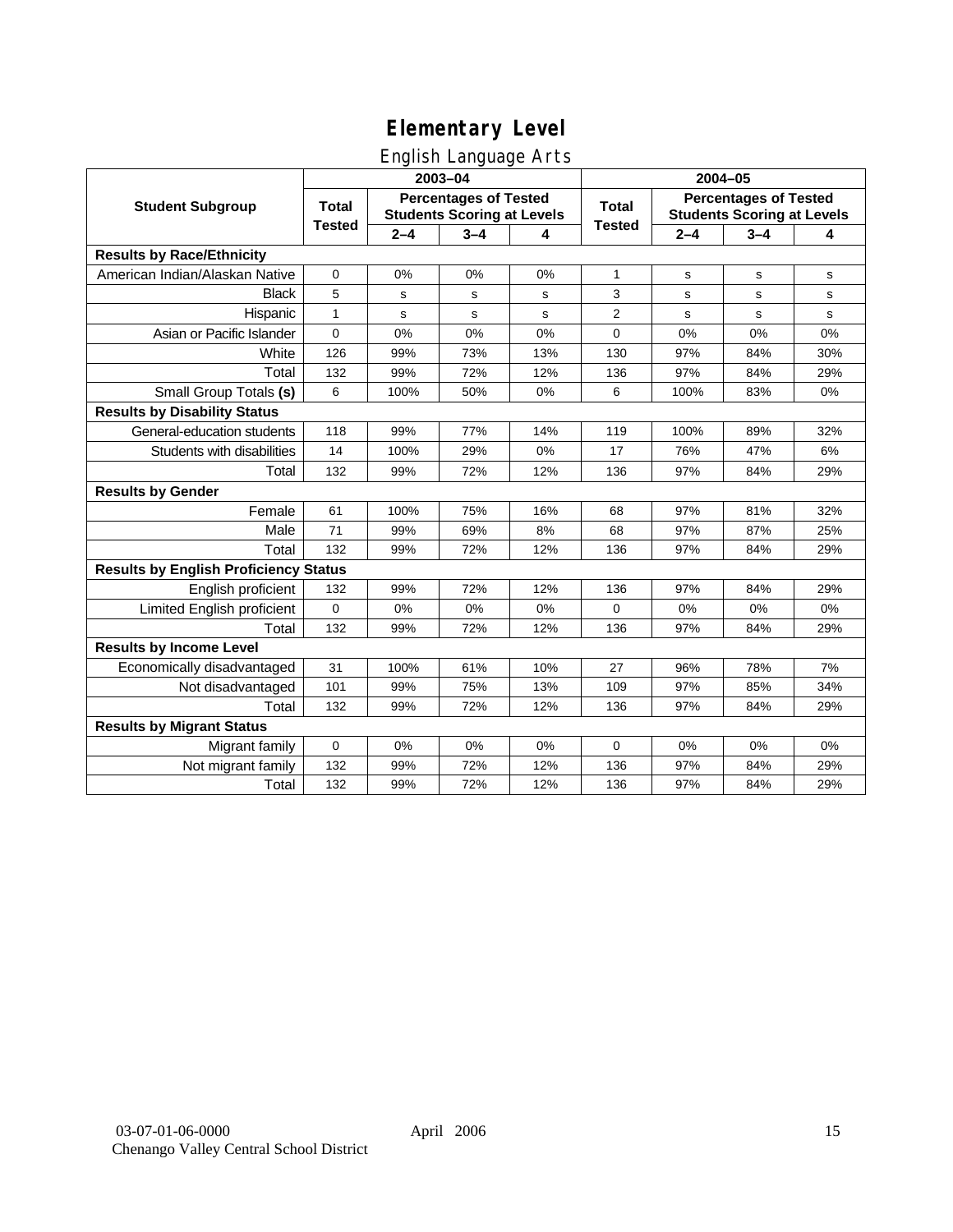### Mathematics

|                                              |               |         | 2003-04                                                           |     | 2004-05        |         |                                                                   |     |  |
|----------------------------------------------|---------------|---------|-------------------------------------------------------------------|-----|----------------|---------|-------------------------------------------------------------------|-----|--|
| <b>Student Subgroup</b>                      | <b>Total</b>  |         | <b>Percentages of Tested</b><br><b>Students Scoring at Levels</b> |     | Total          |         | <b>Percentages of Tested</b><br><b>Students Scoring at Levels</b> |     |  |
|                                              | <b>Tested</b> | $2 - 4$ | $3 - 4$                                                           | 4   | <b>Tested</b>  | $2 - 4$ | $3 - 4$                                                           | 4   |  |
| <b>Results by Race/Ethnicity</b>             |               |         |                                                                   |     |                |         |                                                                   |     |  |
| American Indian/Alaskan Native               | $\mathbf 0$   | 0%      | 0%                                                                | 0%  | $\mathbf{1}$   | s       | s                                                                 | s   |  |
| <b>Black</b>                                 | 5             | s       | s                                                                 | s   | 3              | s       | s                                                                 | s   |  |
| Hispanic                                     | $\mathbf{1}$  | s       | s                                                                 | s   | $\overline{2}$ | s       | s                                                                 | s   |  |
| Asian or Pacific Islander                    | 0             | 0%      | 0%                                                                | 0%  | 0              | 0%      | 0%                                                                | 0%  |  |
| White                                        | 129           | 98%     | 87%                                                               | 30% | 133            | 98%     | 92%                                                               | 41% |  |
| Total                                        | 135           | 98%     | 86%                                                               | 30% | 139            | 99%     | 92%                                                               | 39% |  |
| Small Group Totals (s)                       | 6             | 100%    | 67%                                                               | 17% | 6              | 100%    | 100%                                                              | 0%  |  |
| <b>Results by Disability Status</b>          |               |         |                                                                   |     |                |         |                                                                   |     |  |
| General-education students                   | 119           | 100%    | 92%                                                               | 34% | 120            | 100%    | 96%                                                               | 43% |  |
| Students with disabilities                   | 16            | 81%     | 38%                                                               | 0%  | 19             | 89%     | 68%                                                               | 16% |  |
| Total                                        | 135           | 98%     | 86%                                                               | 30% | 139            | 99%     | 92%                                                               | 39% |  |
| <b>Results by Gender</b>                     |               |         |                                                                   |     |                |         |                                                                   |     |  |
| Female                                       | 61            | 100%    | 85%                                                               | 30% | 70             | 99%     | 91%                                                               | 37% |  |
| Male                                         | 74            | 96%     | 86%                                                               | 30% | 69             | 99%     | 93%                                                               | 41% |  |
| Total                                        | 135           | 98%     | 86%                                                               | 30% | 139            | 99%     | 92%                                                               | 39% |  |
| <b>Results by English Proficiency Status</b> |               |         |                                                                   |     |                |         |                                                                   |     |  |
| English proficient                           | 135           | 98%     | 86%                                                               | 30% | 139            | 99%     | 92%                                                               | 39% |  |
| Limited English proficient                   | $\mathbf 0$   | 0%      | 0%                                                                | 0%  | $\Omega$       | 0%      | 0%                                                                | 0%  |  |
| Total                                        | 135           | 98%     | 86%                                                               | 30% | 139            | 99%     | 92%                                                               | 39% |  |
| <b>Results by Income Level</b>               |               |         |                                                                   |     |                |         |                                                                   |     |  |
| Economically disadvantaged                   | 32            | 97%     | 75%                                                               | 25% | 29             | 100%    | 90%                                                               | 21% |  |
| Not disadvantaged                            | 103           | 98%     | 89%                                                               | 31% | 110            | 98%     | 93%                                                               | 44% |  |
| Total                                        | 135           | 98%     | 86%                                                               | 30% | 139            | 99%     | 92%                                                               | 39% |  |
| <b>Results by Migrant Status</b>             |               |         |                                                                   |     |                |         |                                                                   |     |  |
| Migrant family                               | 0             | 0%      | 0%                                                                | 0%  | $\Omega$       | 0%      | 0%                                                                | 0%  |  |
| Not migrant family                           | 135           | 98%     | 86%                                                               | 30% | 139            | 99%     | 92%                                                               | 39% |  |
| Total                                        | 135           | 98%     | 86%                                                               | 30% | 139            | 99%     | 92%                                                               | 39% |  |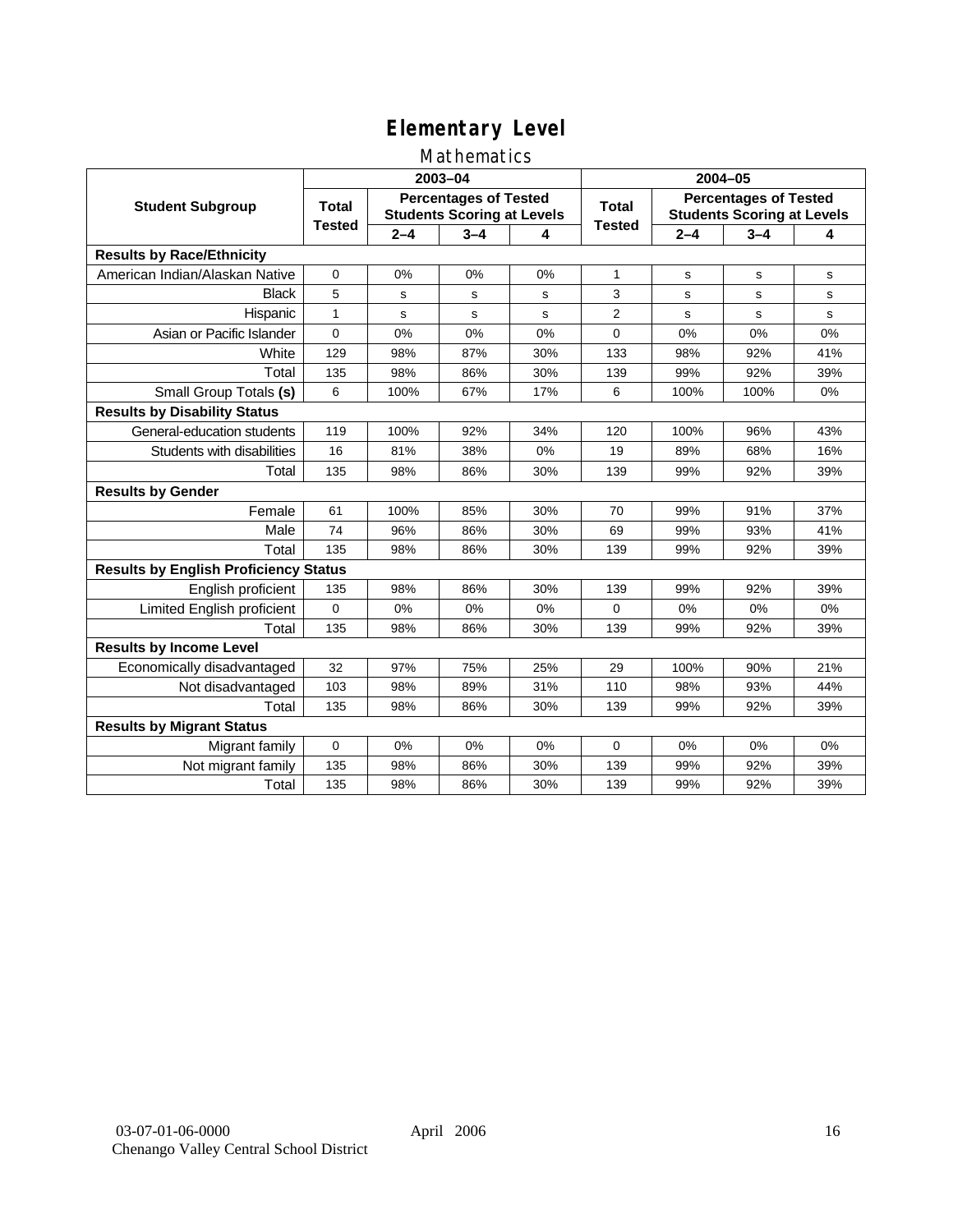### **Science**

|                                              | 2003-04                       |         |                                                                   |             | 2004-05                       |         |                                                                   |             |
|----------------------------------------------|-------------------------------|---------|-------------------------------------------------------------------|-------------|-------------------------------|---------|-------------------------------------------------------------------|-------------|
| <b>Student Subgroup</b>                      | <b>Total</b><br><b>Tested</b> |         | <b>Percentages of Tested</b><br><b>Students Scoring at Levels</b> |             | <b>Total</b><br><b>Tested</b> |         | <b>Percentages of Tested</b><br><b>Students Scoring at Levels</b> |             |
|                                              |                               | $2 - 4$ | $3 - 4$                                                           | 4           |                               | $2 - 4$ | $3 - 4$                                                           | 4           |
| <b>Results by Race/Ethnicity</b>             |                               |         |                                                                   |             |                               |         |                                                                   |             |
| American Indian/Alaskan Native               | 0                             | 0%      | 0%                                                                | 0%          | 1                             | s       | s                                                                 | s           |
| <b>Black</b>                                 | 5                             | s       | s                                                                 | s           | 3                             | S       | s                                                                 | s           |
| Hispanic                                     | $\mathbf{1}$                  | s       | s                                                                 | $\mathbf s$ | $\overline{2}$                | s       | s                                                                 | $\mathbf s$ |
| Asian or Pacific Islander                    | 0                             | 0%      | 0%                                                                | 0%          | $\mathbf 0$                   | 0%      | 0%                                                                | 0%          |
| White                                        | 128                           | 100%    | 98%                                                               | 67%         | 132                           | 100%    | 95%                                                               | 77%         |
| Total                                        | 134                           | 100%    | 99%                                                               | 66%         | 138                           | 100%    | 96%                                                               | 75%         |
| Small Group Totals (s)                       | 6                             | 100%    | 100%                                                              | 33%         | 6                             | 100%    | 100%                                                              | 50%         |
| <b>Results by Disability Status</b>          |                               |         |                                                                   |             |                               |         |                                                                   |             |
| General-education students                   | 119                           | 100%    | 100%                                                              | 69%         | 119                           | 100%    | 98%                                                               | 82%         |
| Students with disabilities                   | 15                            | 100%    | 87%                                                               | 40%         | 19                            | 100%    | 79%                                                               | 37%         |
| Total                                        | 134                           | 100%    | 99%                                                               | 66%         | 138                           | 100%    | 96%                                                               | 75%         |
| <b>Results by Gender</b>                     |                               |         |                                                                   |             |                               |         |                                                                   |             |
| Female                                       | 62                            | 100%    | 98%                                                               | 65%         | 69                            | 100%    | 93%                                                               | 70%         |
| Male                                         | 72                            | 100%    | 99%                                                               | 67%         | 69                            | 100%    | 99%                                                               | 81%         |
| Total                                        | 134                           | 100%    | 99%                                                               | 66%         | 138                           | 100%    | 96%                                                               | 75%         |
| <b>Results by English Proficiency Status</b> |                               |         |                                                                   |             |                               |         |                                                                   |             |
| English proficient                           | 134                           | 100%    | 99%                                                               | 66%         | 138                           | 100%    | 96%                                                               | 75%         |
| Limited English proficient                   | 0                             | 0%      | 0%                                                                | 0%          | 0                             | 0%      | 0%                                                                | 0%          |
| Total                                        | 134                           | 100%    | 99%                                                               | 66%         | 138                           | 100%    | 96%                                                               | 75%         |
| <b>Results by Income Level</b>               |                               |         |                                                                   |             |                               |         |                                                                   |             |
| Economically disadvantaged                   | 32                            | 100%    | 97%                                                               | 53%         | 29                            | 100%    | 97%                                                               | 66%         |
| Not disadvantaged                            | 102                           | 100%    | 99%                                                               | 70%         | 109                           | 100%    | 95%                                                               | 78%         |
| Total                                        | 134                           | 100%    | 99%                                                               | 66%         | 138                           | 100%    | 96%                                                               | 75%         |
| <b>Results by Migrant Status</b>             |                               |         |                                                                   |             |                               |         |                                                                   |             |
| Migrant family                               | 0                             | 0%      | 0%                                                                | 0%          | $\mathbf 0$                   | 0%      | 0%                                                                | 0%          |
| Not migrant family                           | 134                           | 100%    | 99%                                                               | 66%         | 138                           | 100%    | 96%                                                               | 75%         |
| Total                                        | 134                           | 100%    | 99%                                                               | 66%         | 138                           | 100%    | 96%                                                               | 75%         |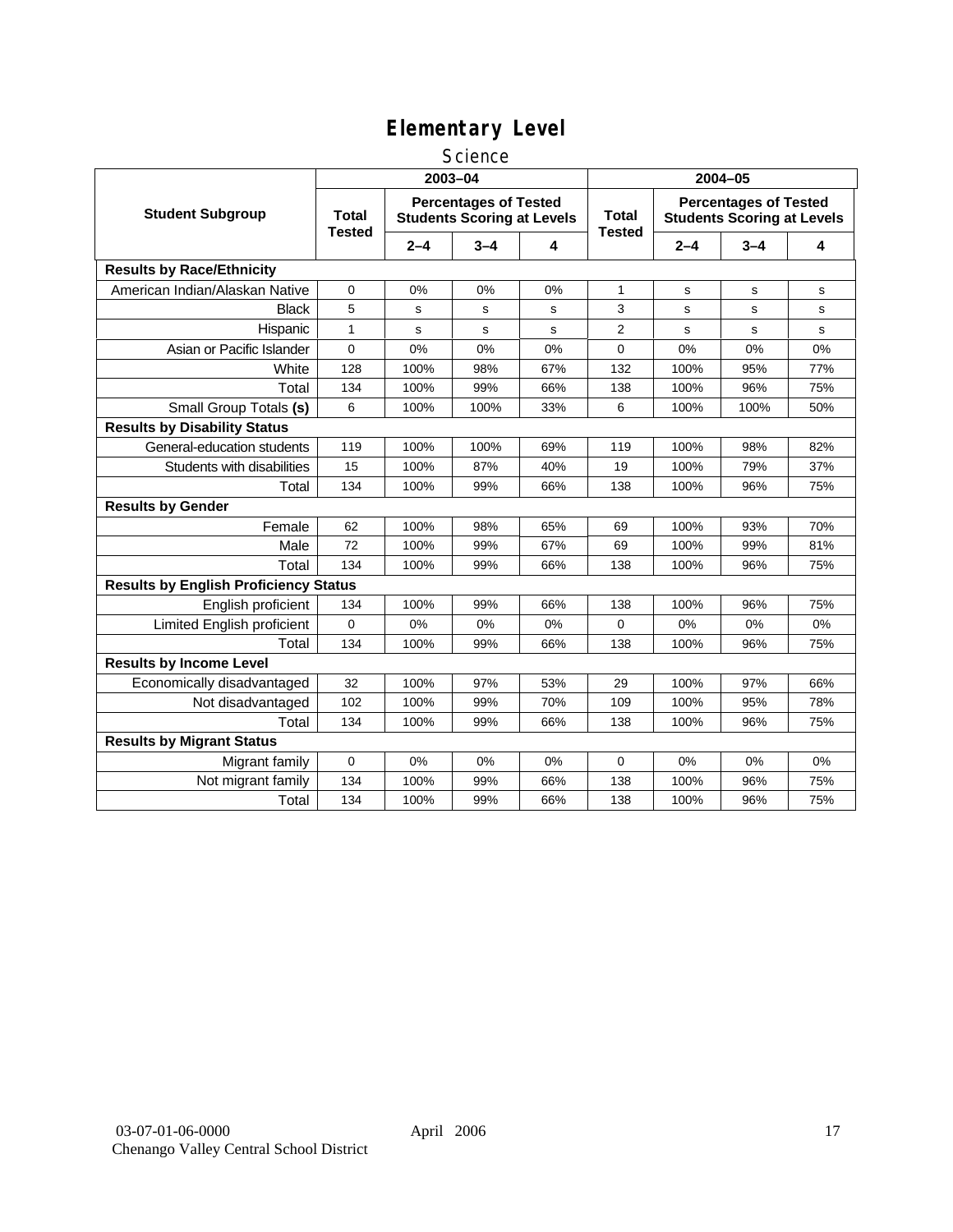## English Language Arts

|                                              |                |             | 2003-04                                                           |    | 2004-05       |         |                                                                   |             |  |
|----------------------------------------------|----------------|-------------|-------------------------------------------------------------------|----|---------------|---------|-------------------------------------------------------------------|-------------|--|
| <b>Student Subgroup</b>                      | <b>Total</b>   |             | <b>Percentages of Tested</b><br><b>Students Scoring at Levels</b> |    | <b>Total</b>  |         | <b>Percentages of Tested</b><br><b>Students Scoring at Levels</b> |             |  |
|                                              | <b>Tested</b>  | $2 - 4$     | $3 - 4$                                                           | 4  | <b>Tested</b> | $2 - 4$ | $3 - 4$                                                           | 4           |  |
| <b>Results by Race/Ethnicity</b>             |                |             |                                                                   |    |               |         |                                                                   |             |  |
| American Indian/Alaskan Native               | $\overline{2}$ | $\mathbf s$ | s                                                                 | s  | $\mathbf{1}$  | s       | $\mathbf s$                                                       | $\mathbf s$ |  |
| <b>Black</b>                                 | 4              | s           | s                                                                 | s  | 1             | s       | s                                                                 | s           |  |
| Hispanic                                     | $\overline{2}$ | s           | s                                                                 | s  | $\mathbf{1}$  | s       | s                                                                 | s           |  |
| Asian or Pacific Islander                    | $\mathbf 0$    | 0%          | 0%                                                                | 0% | 1             | s       | s                                                                 | s           |  |
| White                                        | 171            | 96%         | 56%                                                               | 6% | 165           | s       | s                                                                 | $\mathbf S$ |  |
| Total                                        | 179            | 97%         | 56%                                                               | 6% | 169           | 99%     | 67%                                                               | 6%          |  |
| Small Group Totals (s)                       | 8              | 100%        | 63%                                                               | 0% | 169           | 99%     | 67%                                                               | 6%          |  |
| <b>Results by Disability Status</b>          |                |             |                                                                   |    |               |         |                                                                   |             |  |
| General-education students                   | 147            | 99%         | 63%                                                               | 7% | 148           | 100%    | 74%                                                               | 7%          |  |
| Students with disabilities                   | 32             | 84%         | 25%                                                               | 0% | 21            | 95%     | 19%                                                               | 0%          |  |
| Total                                        | 179            | 97%         | 56%                                                               | 6% | 169           | 99%     | 67%                                                               | 6%          |  |
| <b>Results by Gender</b>                     |                |             |                                                                   |    |               |         |                                                                   |             |  |
| Female                                       | 83             | 100%        | 61%                                                               | 5% | 83            | 99%     | 73%                                                               | 8%          |  |
| Male                                         | 96             | 94%         | 51%                                                               | 6% | 86            | 100%    | 62%                                                               | 3%          |  |
| Total                                        | 179            | 97%         | 56%                                                               | 6% | 169           | 99%     | 67%                                                               | 6%          |  |
| <b>Results by English Proficiency Status</b> |                |             |                                                                   |    |               |         |                                                                   |             |  |
| English proficient                           | 179            | 97%         | 56%                                                               | 6% | 169           | 99%     | 67%                                                               | 6%          |  |
| <b>Limited English proficient</b>            | $\Omega$       | 0%          | 0%                                                                | 0% | $\Omega$      | 0%      | 0%                                                                | 0%          |  |
| Total                                        | 179            | 97%         | 56%                                                               | 6% | 169           | 99%     | 67%                                                               | 6%          |  |
| <b>Results by Income Level</b>               |                |             |                                                                   |    |               |         |                                                                   |             |  |
| Economically disadvantaged                   | 29             | 97%         | 38%                                                               | 3% | 28            | 96%     | 39%                                                               | 4%          |  |
| Not disadvantaged                            | 150            | 97%         | 59%                                                               | 6% | 141           | 100%    | 73%                                                               | 6%          |  |
| Total                                        | 179            | 97%         | 56%                                                               | 6% | 169           | 99%     | 67%                                                               | 6%          |  |
| <b>Results by Migrant Status</b>             |                |             |                                                                   |    |               |         |                                                                   |             |  |
| Migrant family                               | $\overline{0}$ | 0%          | 0%                                                                | 0% | $\Omega$      | 0%      | 0%                                                                | 0%          |  |
| Not migrant family                           | 179            | 97%         | 56%                                                               | 6% | 169           | 99%     | 67%                                                               | 6%          |  |
| Total                                        | 179            | 97%         | 56%                                                               | 6% | 169           | 99%     | 67%                                                               | 6%          |  |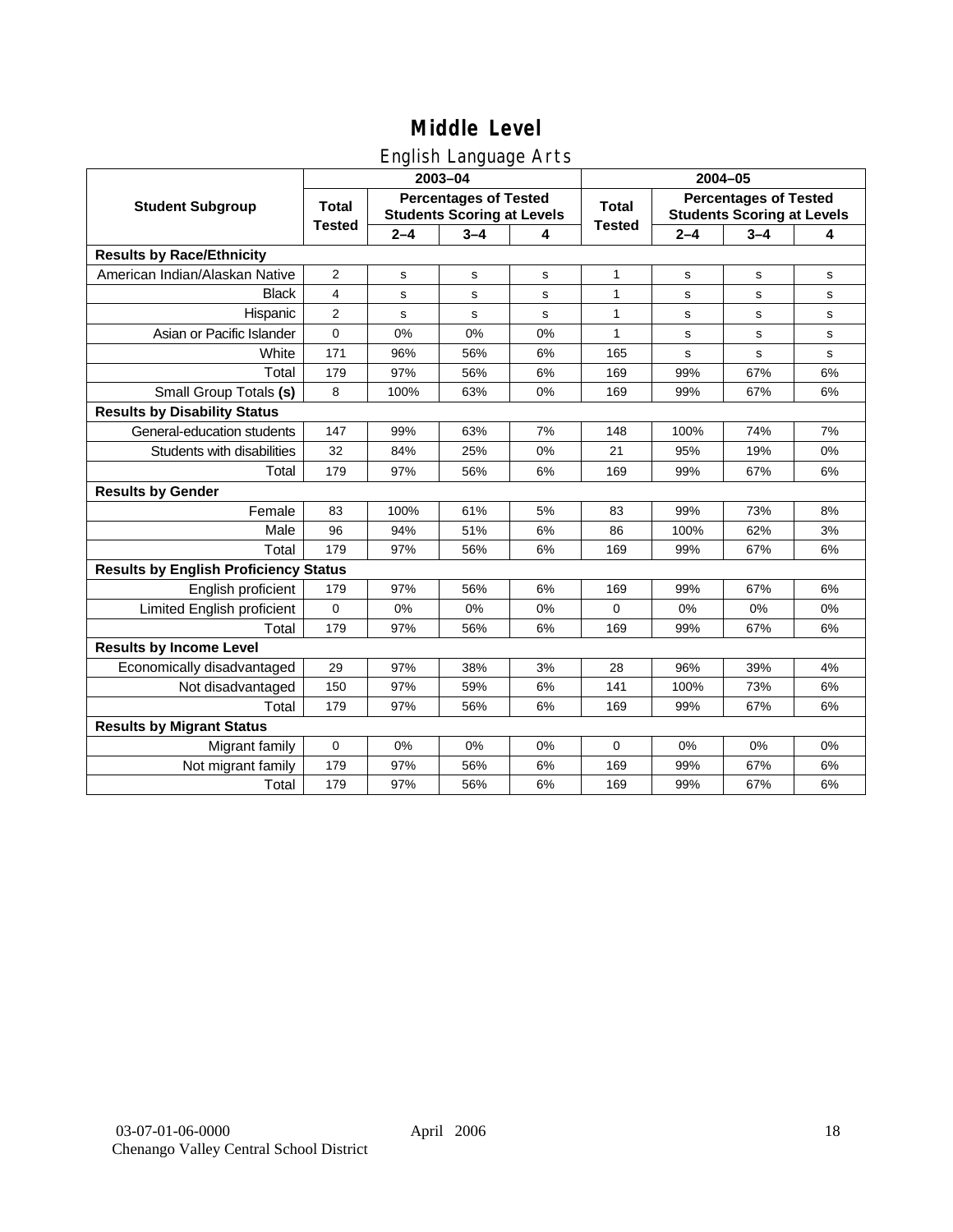### Mathematics

|                                              |                |         | 2003-04                                                           |    | 2004-05       |             |                                                                   |             |
|----------------------------------------------|----------------|---------|-------------------------------------------------------------------|----|---------------|-------------|-------------------------------------------------------------------|-------------|
| <b>Student Subgroup</b>                      | <b>Total</b>   |         | <b>Percentages of Tested</b><br><b>Students Scoring at Levels</b> |    | Total         |             | <b>Percentages of Tested</b><br><b>Students Scoring at Levels</b> |             |
|                                              | <b>Tested</b>  | $2 - 4$ | $3 - 4$                                                           | 4  | <b>Tested</b> | $2 - 4$     | $3 - 4$                                                           | 4           |
| <b>Results by Race/Ethnicity</b>             |                |         |                                                                   |    |               |             |                                                                   |             |
| American Indian/Alaskan Native               | $\overline{2}$ | s       | s                                                                 | s  | $\mathbf{1}$  | s           | s                                                                 | s           |
| <b>Black</b>                                 | 3              | s       | s                                                                 | s  | 1             | s           | s                                                                 | s           |
| Hispanic                                     | $\mathbf{1}$   | s       | $\mathbf s$                                                       | s  | $\mathbf{1}$  | s           | s                                                                 | s           |
| Asian or Pacific Islander                    | $\Omega$       | 0%      | 0%                                                                | 0% | $\mathbf{1}$  | s           | s                                                                 | s           |
| White                                        | 166            | 93%     | 65%                                                               | 2% | 168           | $\mathbf s$ | s                                                                 | $\mathbf s$ |
| Total                                        | 172            | 92%     | 65%                                                               | 2% | 172           | 98%         | 67%                                                               | 6%          |
| Small Group Totals (s)                       | 6              | 83%     | 67%                                                               | 0% | 172           | 98%         | 67%                                                               | 6%          |
| <b>Results by Disability Status</b>          |                |         |                                                                   |    |               |             |                                                                   |             |
| General-education students                   | 142            | 99%     | 72%                                                               | 2% | 151           | 98%         | 71%                                                               | 7%          |
| Students with disabilities                   | 30             | 63%     | 33%                                                               | 0% | 21            | 95%         | 43%                                                               | 0%          |
| Total                                        | 172            | 92%     | 65%                                                               | 2% | 172           | 98%         | 67%                                                               | 6%          |
| <b>Results by Gender</b>                     |                |         |                                                                   |    |               |             |                                                                   |             |
| Female                                       | 80             | 94%     | 64%                                                               | 1% | 85            | 96%         | 68%                                                               | 5%          |
| Male                                         | 92             | 91%     | 66%                                                               | 2% | 87            | 99%         | 67%                                                               | 8%          |
| Total                                        | 172            | 92%     | 65%                                                               | 2% | 172           | 98%         | 67%                                                               | 6%          |
| <b>Results by English Proficiency Status</b> |                |         |                                                                   |    |               |             |                                                                   |             |
| English proficient                           | 172            | 92%     | 65%                                                               | 2% | 171           | $\mathbf s$ | s                                                                 | s           |
| Limited English proficient                   | $\Omega$       | 0%      | 0%                                                                | 0% | $\mathbf{1}$  | s           | s                                                                 | s           |
| Total                                        | 172            | 92%     | 65%                                                               | 2% | 172           | 98%         | 67%                                                               | 6%          |
| <b>Results by Income Level</b>               |                |         |                                                                   |    |               |             |                                                                   |             |
| Economically disadvantaged                   | 29             | 86%     | 41%                                                               | 0% | 29            | 90%         | 41%                                                               | 7%          |
| Not disadvantaged                            | 143            | 94%     | 70%                                                               | 2% | 143           | 99%         | 73%                                                               | 6%          |
| Total                                        | 172            | 92%     | 65%                                                               | 2% | 172           | 98%         | 67%                                                               | 6%          |
| <b>Results by Migrant Status</b>             |                |         |                                                                   |    |               |             |                                                                   |             |
| Migrant family                               | $\mathbf 0$    | 0%      | 0%                                                                | 0% | $\Omega$      | 0%          | 0%                                                                | 0%          |
| Not migrant family                           | 172            | 92%     | 65%                                                               | 2% | 172           | 98%         | 67%                                                               | 6%          |
| Total                                        | 172            | 92%     | 65%                                                               | 2% | 172           | 98%         | 67%                                                               | 6%          |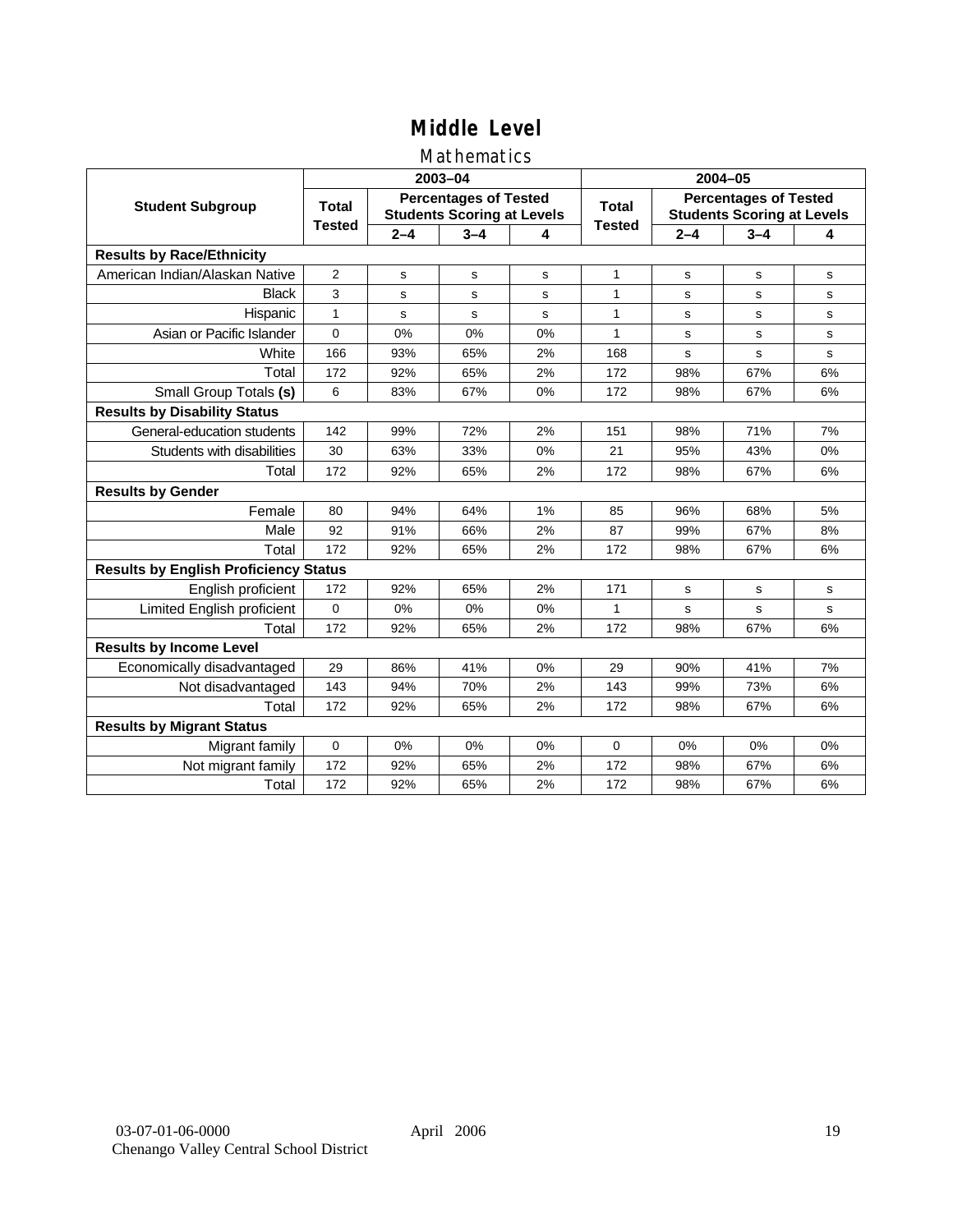### **Science**

|                                              |               |             | 2003-04                                                           |       | 2004-05       |             |                                                                   |     |
|----------------------------------------------|---------------|-------------|-------------------------------------------------------------------|-------|---------------|-------------|-------------------------------------------------------------------|-----|
| <b>Student Subgroup</b>                      | <b>Total</b>  |             | <b>Percentages of Tested</b><br><b>Students Scoring at Levels</b> |       | <b>Total</b>  |             | <b>Percentages of Tested</b><br><b>Students Scoring at Levels</b> |     |
|                                              | <b>Tested</b> | $2 - 4$     | $3 - 4$                                                           | 4     | <b>Tested</b> | $2 - 4$     | $3 - 4$                                                           | 4   |
| <b>Results by Race/Ethnicity</b>             |               |             |                                                                   |       |               |             |                                                                   |     |
| American Indian/Alaskan Native               | 2             | s           | s                                                                 | s     | $\mathbf{1}$  | s           | s                                                                 | s   |
| <b>Black</b>                                 | 3             | s           | s                                                                 | s     | 1             | s           | s                                                                 | s   |
| Hispanic                                     | $\mathbf{1}$  | $\mathbf s$ | s                                                                 | s     | $\mathbf{1}$  | s           | s                                                                 | s   |
| Asian or Pacific Islander                    | $\Omega$      | 0%          | 0%                                                                | $0\%$ | $\mathbf{1}$  | s           | s                                                                 | s   |
| White                                        | 163           | 100%        | 93%                                                               | 39%   | 162           | $\mathbf s$ | s                                                                 | s   |
| Total                                        | 169           | 100%        | 93%                                                               | 38%   | 166           | 100%        | 92%                                                               | 34% |
| Small Group Totals (s)                       | 6             | 100%        | 83%                                                               | 33%   | 166           | 100%        | 92%                                                               | 34% |
| <b>Results by Disability Status</b>          |               |             |                                                                   |       |               |             |                                                                   |     |
| General-education students                   | 142           | 100%        | 96%                                                               | 41%   | 146           | 100%        | 94%                                                               | 38% |
| Students with disabilities                   | 27            | 100%        | 74%                                                               | 26%   | 20            | 100%        | 75%                                                               | 10% |
| Total                                        | 169           | 100%        | 93%                                                               | 38%   | 166           | 100%        | 92%                                                               | 34% |
| <b>Results by Gender</b>                     |               |             |                                                                   |       |               |             |                                                                   |     |
| Female                                       | 83            | 100%        | 90%                                                               | 29%   | 83            | 100%        | 89%                                                               | 28% |
| Male                                         | 86            | 100%        | 95%                                                               | 48%   | 83            | 100%        | 94%                                                               | 41% |
| Total                                        | 169           | 100%        | 93%                                                               | 38%   | 166           | 100%        | 92%                                                               | 34% |
| <b>Results by English Proficiency Status</b> |               |             |                                                                   |       |               |             |                                                                   |     |
| English proficient                           | 169           | 100%        | 93%                                                               | 38%   | 165           | $\mathbf s$ | s                                                                 | s   |
| Limited English proficient                   | $\Omega$      | $0\%$       | $0\%$                                                             | $0\%$ |               | s           | s                                                                 | s   |
| Total                                        | 169           | 100%        | 93%                                                               | 38%   | 166           | 100%        | 92%                                                               | 34% |
| <b>Results by Income Level</b>               |               |             |                                                                   |       |               |             |                                                                   |     |
| Economically disadvantaged                   | 28            | 100%        | 86%                                                               | 25%   | 28            | 100%        | 75%                                                               | 14% |
| Not disadvantaged                            | 141           | 100%        | 94%                                                               | 41%   | 138           | 100%        | 95%                                                               | 38% |
| Total                                        | 169           | 100%        | 93%                                                               | 38%   | 166           | 100%        | 92%                                                               | 34% |
| <b>Results by Migrant Status</b>             |               |             |                                                                   |       |               |             |                                                                   |     |
| Migrant family                               | $\mathbf 0$   | 0%          | 0%                                                                | 0%    | 0             | 0%          | 0%                                                                | 0%  |
| Not migrant family                           | 169           | 100%        | 93%                                                               | 38%   | 166           | 100%        | 92%                                                               | 34% |
| Total                                        | 169           | 100%        | 93%                                                               | 38%   | 166           | 100%        | 92%                                                               | 34% |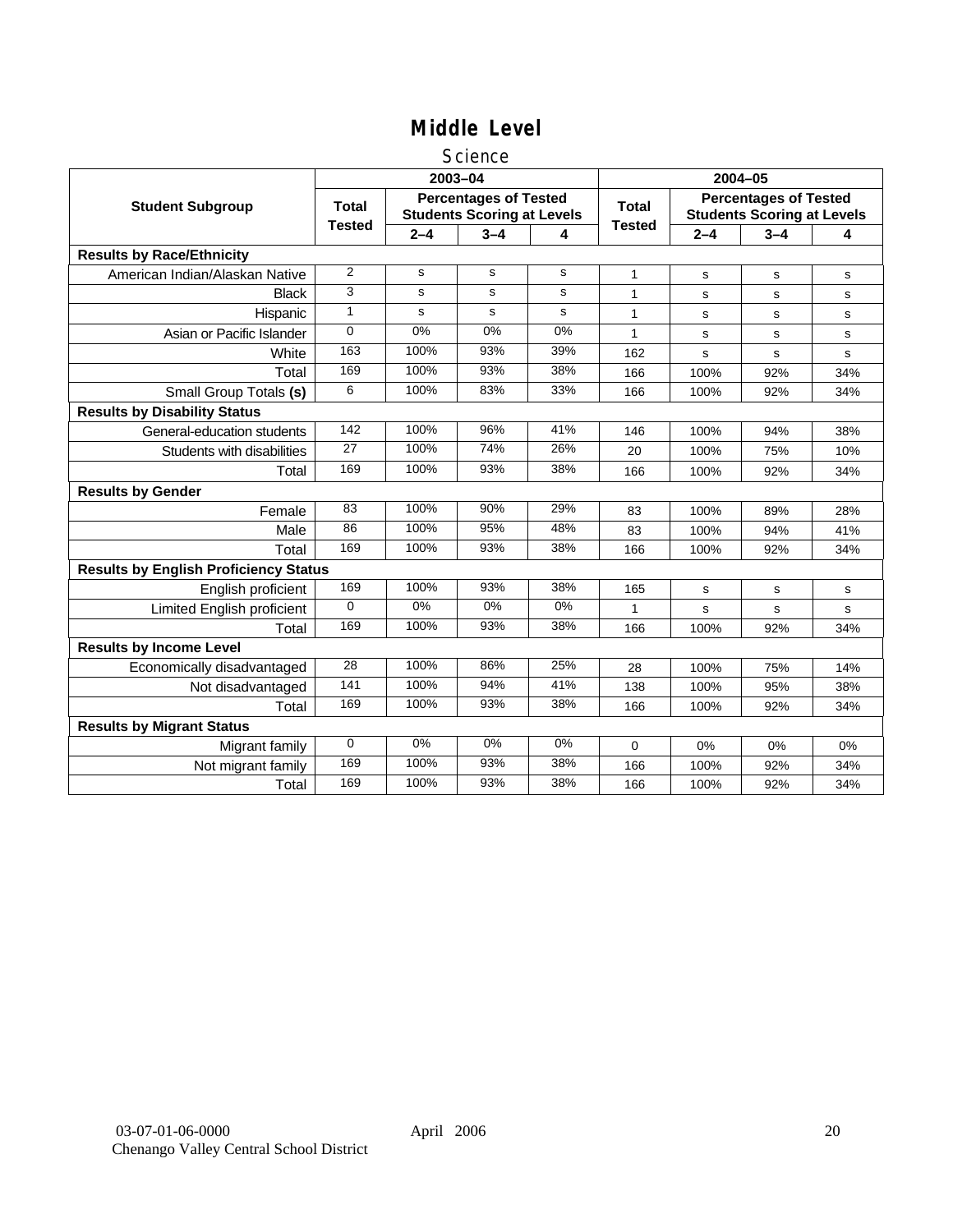## **2000 and 2001 High School Cohorts**

General-education students who first entered ninth grade in 2000 or 2001 must score 55 or higher on Regents English and mathematics examinations to graduate. During the phase-in of the Regents examination graduation requirements, all students (with district board of education approval) may qualify for a local diploma by earning a score of 55–64 on the required Regents examinations; a score of 65 or higher is required for a Regents diploma. Students with disabilities and certain students with a Section 504 Accommodation Plan may qualify for a local diploma by passing Regents competency tests. The data in these tables show the performance of the cohorts as of June  $30<sup>th</sup>$  of the fourth year after first entering grade 9.

#### **Performance on the English Assessment Requirement for Graduation**

|                                              | 2000 Cohort                  |                          |               |                   |                                  | 2001 Cohort     |                          |               |                   |                                  |
|----------------------------------------------|------------------------------|--------------------------|---------------|-------------------|----------------------------------|-----------------|--------------------------|---------------|-------------------|----------------------------------|
| <b>Student Subgroup</b>                      |                              | <b>Count of Students</b> |               |                   | <b>Percent</b><br><b>Meeting</b> |                 | <b>Count of Students</b> |               |                   | <b>Percent</b><br><b>Meeting</b> |
|                                              | <b>Students</b><br>in Cohort | by Score                 |               |                   |                                  | <b>Students</b> | by Score                 |               |                   |                                  |
|                                              |                              | <b>Regents</b>           |               | Pass-             | Gradu-                           | in              | <b>Regents</b>           |               | Pass-             | Gradua-                          |
|                                              |                              | $55 -$<br>64             | $65 -$<br>100 | ed<br><b>RCTs</b> | ation<br>Require-<br>ment        | <b>Cohort</b>   | $55 -$<br>64             | $65 -$<br>100 | ed<br><b>RCTs</b> | tion<br>Require-<br>ment         |
| <b>Results by Race/Ethnicity</b>             |                              |                          |               |                   |                                  |                 |                          |               |                   |                                  |
| American Indian/Alaskan Native               | $\mathbf 0$                  | $\mathbf 0$              | 0             | 0                 | 0%                               | 0               | 0                        | 0             | 0                 | 0%                               |
| <b>Black</b>                                 | $\overline{2}$               | s                        | s             | s                 | s                                | 4               | s                        | s             | s                 | s                                |
| Hispanic                                     | 0                            | $\mathbf 0$              | $\mathbf 0$   | 0                 | 0%                               | 1               | s                        | s             | s                 | s                                |
| Asian or Pacific Islander                    | 0                            | $\mathbf 0$              | 0             | $\overline{0}$    | 0%                               | $\overline{2}$  | s                        | s             | s                 | s                                |
| White                                        | 162                          | s                        | $\mathbf s$   | s                 | s                                | 154             | $\overline{5}$           | 144           | 0                 | 97%                              |
| Total                                        | 164                          | $\mathbf{1}$             | 151           | $\mathbf{1}$      | 93%                              | 161             | $\overline{5}$           | 148           | 0                 | 95%                              |
| Small Group Totals (s)                       | 164                          | $\mathbf{1}$             | 151           | 1                 | 93%                              | 7               | $\mathbf 0$              | 4             | 0                 | 57%                              |
| <b>Results by Disability Status</b>          |                              |                          |               |                   |                                  |                 |                          |               |                   |                                  |
| General-education students                   | 131                          | 1                        | 129           | 0                 | 99%                              | 142             | 3                        | 138           | 0                 | 99%                              |
| Students with disabilities                   | 33                           | $\mathbf 0$              | 22            | 1                 | 70%                              | 19              | $\overline{2}$           | 10            | 0                 | 63%                              |
| Total                                        | 164                          | $\mathbf{1}$             | 151           | 1                 | 93%                              | 161             | 5                        | 148           | 0                 | 95%                              |
| <b>Results by Gender</b>                     |                              |                          |               |                   |                                  |                 |                          |               |                   |                                  |
| Female                                       | 76                           | $\mathbf{1}$             | 70            | 0                 | 93%                              | 76              | 3                        | 68            | 0                 | 93%                              |
| Male                                         | 88                           | $\mathbf 0$              | 81            | 1                 | 93%                              | 85              | 2                        | 80            | 0                 | 96%                              |
| Total                                        | 164                          | $\mathbf{1}$             | 151           | 1                 | 93%                              | 161             | 5                        | 148           | 0                 | 95%                              |
| <b>Results by English Proficiency Status</b> |                              |                          |               |                   |                                  |                 |                          |               |                   |                                  |
| English proficient                           | 164                          | 1                        | 151           | 1                 | 93%                              | 160             | s                        | s             | $\mathbf s$       | $\mathbf s$                      |
| Limited English proficient                   | $\Omega$                     | $\mathbf 0$              | $\Omega$      | 0                 | 0%                               | 1               | s                        | s             | s                 | s                                |
| Total                                        | 164                          | 1                        | 151           | 1                 | 93%                              | 161             | 5                        | 148           | 0                 | 95%                              |
| <b>Results by Income Level</b>               |                              |                          |               |                   |                                  |                 |                          |               |                   |                                  |
| Economically disadvantaged                   | 19                           | $\mathbf 0$              | 17            | $\mathbf{1}$      | 95%                              | 15              | $\overline{2}$           | 12            | 0                 | 93%                              |
| Not disadvantaged                            | 145                          | $\mathbf{1}$             | 134           | 0                 | 93%                              | 146             | 3                        | 136           | 0                 | 95%                              |
| Total                                        | 164                          | 1                        | 151           | 1                 | 93%                              | 161             | 5                        | 148           | $\Omega$          | 95%                              |
| <b>Results by Migrant Status</b>             |                              |                          |               |                   |                                  |                 |                          |               |                   |                                  |
| Migrant family                               | $\mathbf 0$                  | $\mathbf 0$              | $\mathbf 0$   | $\mathbf 0$       | 0%                               | 0               | $\mathbf 0$              | 0             | 0                 | 0%                               |
| Not migrant family                           | 164                          | 1                        | 151           | $\mathbf{1}$      | 93%                              | 161             | 5                        | 148           | 0                 | 95%                              |
| Total                                        | 164                          | $\mathbf{1}$             | 151           | 1                 | 93%                              | 161             | 5                        | 148           | 0                 | 95%                              |

### **after Four Years of High School**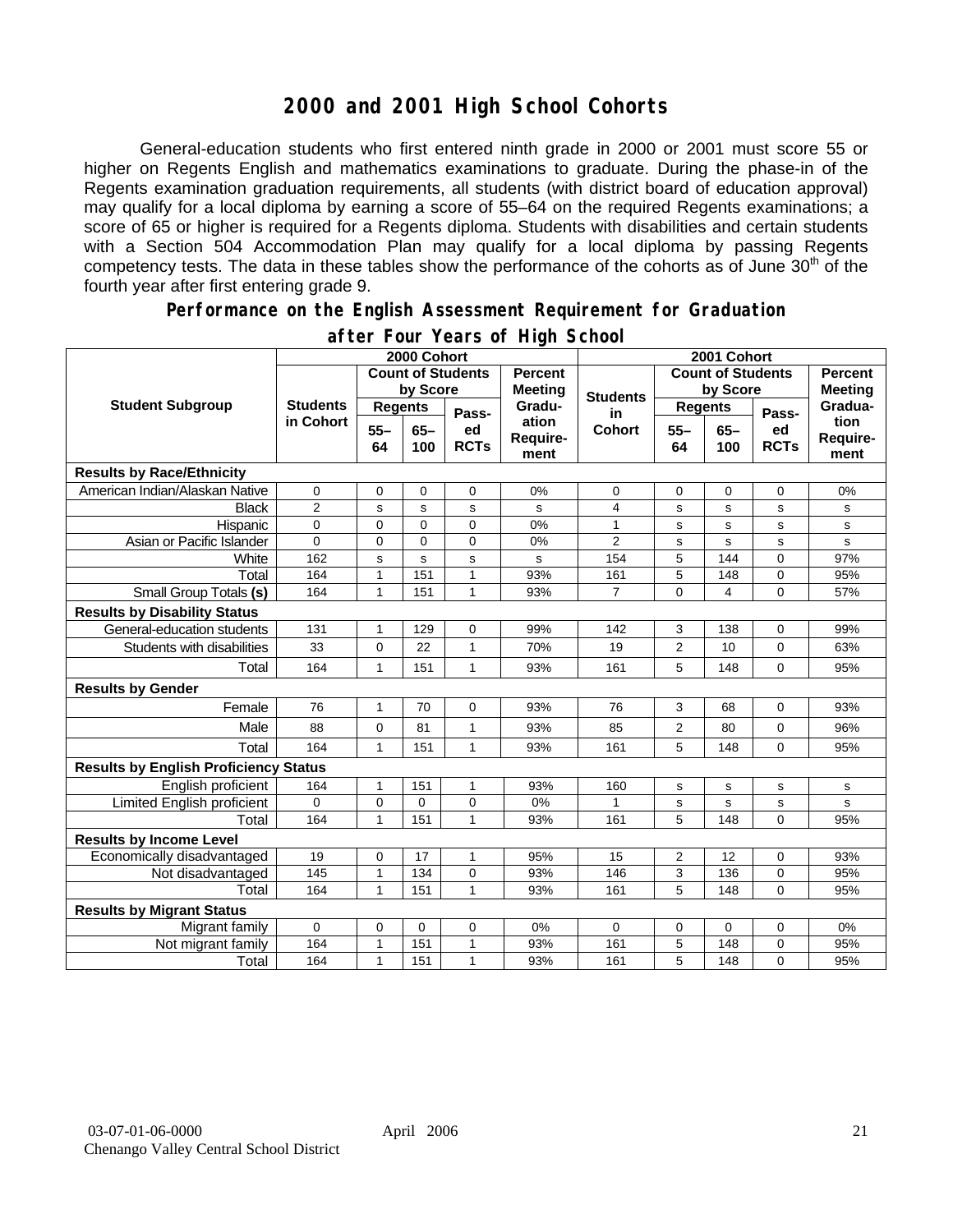### **Performance on the Mathematics Assessment Requirement for Graduation after Four Years of High School**

|                                              | <u><b>Dragation artor roar roars or right conoon</b></u><br>2000 Cohort |                |          |                |                | 2001 Cohort         |                                            |             |              |                  |
|----------------------------------------------|-------------------------------------------------------------------------|----------------|----------|----------------|----------------|---------------------|--------------------------------------------|-------------|--------------|------------------|
| <b>Student Subgroup</b>                      | <b>Count of Students</b>                                                |                |          |                | <b>Percent</b> |                     | <b>Count of Students</b><br><b>Percent</b> |             |              |                  |
|                                              | <b>Students</b><br>in<br><b>Cohort</b>                                  | by Score       |          |                | <b>Meeting</b> |                     | by Score                                   |             |              | <b>Meeting</b>   |
|                                              |                                                                         | <b>Regents</b> |          |                | Gradu-         | <b>Students</b>     | <b>Regents</b>                             |             |              | Gradua-          |
|                                              |                                                                         | $55 -$         | $65-$    | Pass-<br>ed    | ation          | in<br><b>Cohort</b> | $65-$<br>$55 -$                            |             | Pass-<br>ed  | tion<br>Require- |
|                                              |                                                                         | 64             | 100      | <b>RCTs</b>    | Require-       |                     | 64                                         | 100         | <b>RCTs</b>  |                  |
|                                              |                                                                         |                |          |                | ment           |                     |                                            |             |              | ment             |
| <b>Results by Race/Ethnicity</b>             |                                                                         |                |          |                |                |                     |                                            |             |              |                  |
| American Indian/Alaskan Native               | 0                                                                       | 0              | 0        | 0              | 0%             | 0                   | 0                                          | 0           | $\mathbf 0$  | 0%               |
| <b>Black</b>                                 | $\overline{2}$                                                          | s              | s        | s              | s              | 4                   | s                                          | s           | s            | s                |
| Hispanic                                     | 0                                                                       | $\mathbf 0$    | $\Omega$ | 0              | 0%             | 1                   | s                                          | s           | s            | s                |
| Asian or Pacific Islander                    | $\overline{0}$                                                          | 0              | $\Omega$ | 0              | 0%             | $\overline{2}$      | s                                          | s           | s            | s                |
| White                                        | 162                                                                     | s              | s        | s              | s              | 154                 | 3                                          | 146         | 1            | 97%              |
| Total                                        | 164                                                                     | 6              | 116      | $\overline{2}$ | 76%            | 161                 | 4                                          | 149         | 1            | 96%              |
| <b>Small Group Totals (s)</b>                | 164                                                                     | 6              | 116      | $\overline{2}$ | 76%            | $\overline{7}$      | 1                                          | 3           | 0            | 57%              |
| <b>Results by Disability Status</b>          |                                                                         |                |          |                |                |                     |                                            |             |              |                  |
| General-education students                   | 131                                                                     | 4              | 112      | 0              | 89%            | 142                 | 4                                          | 137         | 0            | 99%              |
| Students with disabilities                   | 33                                                                      | 2              | 4        | $\mathbf{2}$   | 24%            | 19                  | 0                                          | 12          | $\mathbf{1}$ | 68%              |
| Total                                        | 164                                                                     | 6              | 116      | $\overline{2}$ | 76%            | 161                 | 4                                          | 149         | $\mathbf{1}$ | 96%              |
| <b>Results by Gender</b>                     |                                                                         |                |          |                |                |                     |                                            |             |              |                  |
| Female                                       | 76                                                                      | 3              | 54       | 1              | 76%            | 76                  | 4                                          | 67          | 0            | 93%              |
| Male                                         | 88                                                                      | 3              | 62       | $\mathbf{1}$   | 75%            | 85                  | 0                                          | 82          | $\mathbf{1}$ | 98%              |
| Total                                        | 164                                                                     | 6              | 116      | 2              | 76%            | 161                 | 4                                          | 149         | $\mathbf{1}$ | 96%              |
| <b>Results by English Proficiency Status</b> |                                                                         |                |          |                |                |                     |                                            |             |              |                  |
| English proficient                           | 164                                                                     | 6              | 116      | 2              | 76%            | 160                 | s                                          | $\mathbf s$ | s            | s                |
| <b>Limited English proficient</b>            | 0                                                                       | $\mathbf 0$    | $\Omega$ | 0              | 0%             | 1                   | s                                          | s           | s            | s                |
| Total                                        | 164                                                                     | 6              | 116      | $\overline{2}$ | 76%            | 161                 | 4                                          | 149         | $\mathbf{1}$ | 96%              |
| <b>Results by Income Level</b>               |                                                                         |                |          |                |                |                     |                                            |             |              |                  |
| Economically disadvantaged                   | 19                                                                      | 1              | 6        | 1              | 42%            | 15                  | 1                                          | 13          | 1            | 100%             |
| Not disadvantaged                            | 145                                                                     | 5              | 110      | $\mathbf{1}$   | 80%            | 146                 | 3                                          | 136         | 0            | 95%              |
| Total                                        | 164                                                                     | 6              | 116      | $\overline{2}$ | 76%            | 161                 | $\overline{4}$                             | 149         | $\mathbf{1}$ | 96%              |
| <b>Results by Migrant Status</b>             |                                                                         |                |          |                |                |                     |                                            |             |              |                  |
| Migrant family                               | 0                                                                       | 0              | 0        | 0              | 0%             | 0                   | 0                                          | 0           | 0            | 0%               |
| Not migrant family                           | 164                                                                     | 6              | 116      | 2              | 76%            | 161                 | 4                                          | 149         | $\mathbf{1}$ | 96%              |
| Total                                        | 164                                                                     | 6              | 116      | 2              | 76%            | 161                 | 4                                          | 149         | 1            | 96%              |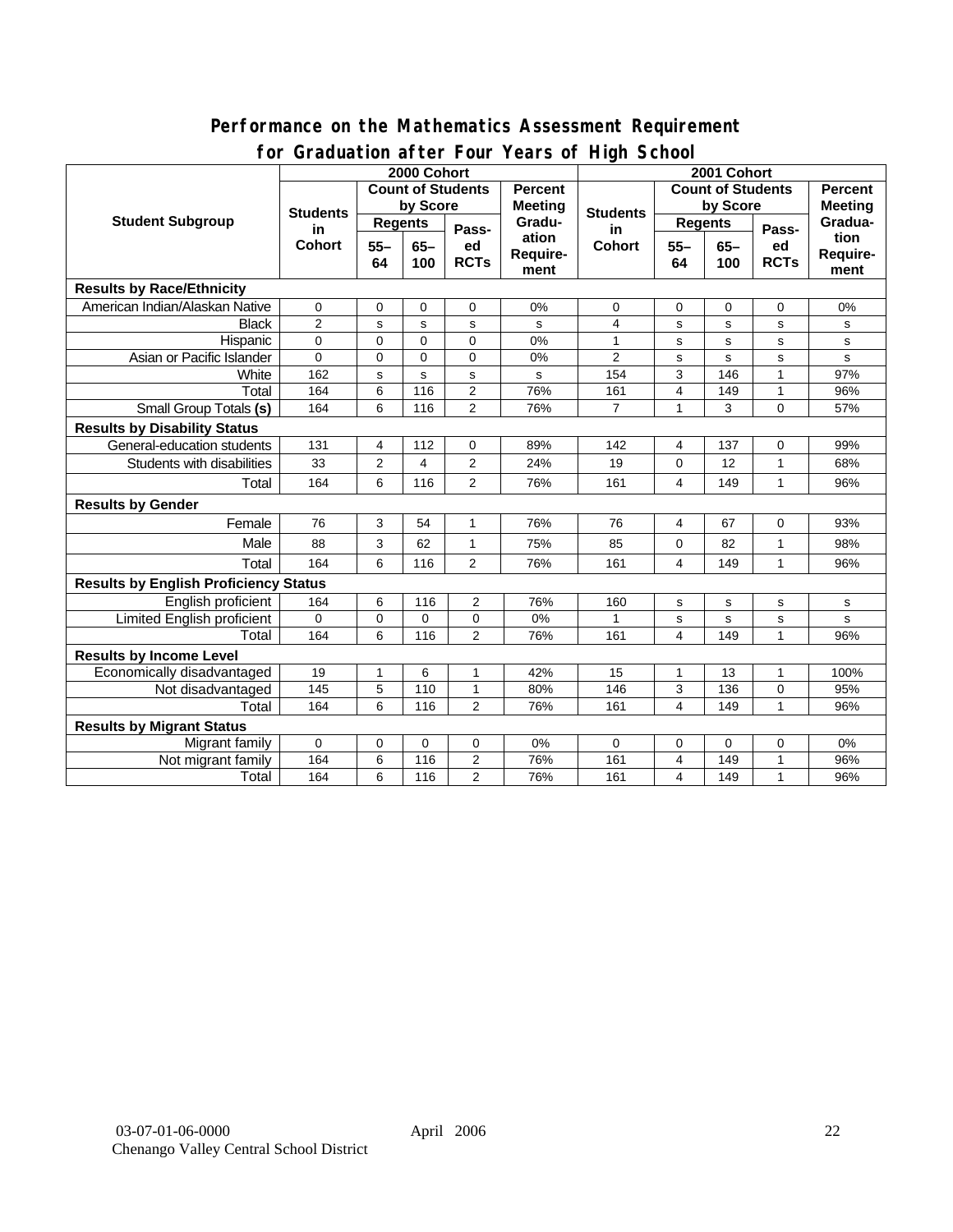## **Cohort Graduation Rates**

Students were counted as graduates if they earned a local diploma with or without a Regents endorsement by August 31<sup>st</sup> of the fourth year after first entering grade 9. The graduation-rate cohort includes students who transferred to general education development (GED) programs. These students were not counted in the district accountability cohort for English and mathematics.

|                                              | 1999 Cohort as of                |                    | 2000 Cohort as of                |                    |  |  |  |  |  |  |  |
|----------------------------------------------|----------------------------------|--------------------|----------------------------------|--------------------|--|--|--|--|--|--|--|
|                                              | August 31, 2003                  |                    | <b>August 31, 2004</b>           |                    |  |  |  |  |  |  |  |
| <b>Student Subgroup</b>                      | Graduation<br><b>Rate Cohort</b> | Graduation<br>Rate | Graduation<br><b>Rate Cohort</b> | Graduation<br>Rate |  |  |  |  |  |  |  |
| <b>Results by Race/Ethnicity</b>             |                                  |                    |                                  |                    |  |  |  |  |  |  |  |
| American Indian/Alaskan Native               | 0                                | 0%                 | 0                                | 0%                 |  |  |  |  |  |  |  |
| <b>Black</b>                                 | 1                                | s                  | $\overline{2}$                   | s                  |  |  |  |  |  |  |  |
| Hispanic                                     | 1                                | s                  | $\mathbf 0$                      | 0%                 |  |  |  |  |  |  |  |
| Asian or Pacific Islander                    | $\Omega$                         | 0%                 | $\Omega$                         | 0%                 |  |  |  |  |  |  |  |
| White                                        | 129                              | s                  | 167                              | s                  |  |  |  |  |  |  |  |
| Total                                        | 131                              | 92%                | 169                              | 89%                |  |  |  |  |  |  |  |
| Small Group Totals (s)                       | 131                              | 92%                | 169                              | 89%                |  |  |  |  |  |  |  |
| <b>Results by Disability Status</b>          |                                  |                    |                                  |                    |  |  |  |  |  |  |  |
| General-education students                   | 117                              | 98%                | 137                              | 93%                |  |  |  |  |  |  |  |
| Students with disabilities                   | 14                               | 43%                | 32                               | 72%                |  |  |  |  |  |  |  |
| Total                                        | 131                              | 92%                | 169                              | 89%                |  |  |  |  |  |  |  |
| <b>Results by Gender</b>                     |                                  |                    |                                  |                    |  |  |  |  |  |  |  |
| Female                                       | 63                               | 95%                | 78                               | 88%                |  |  |  |  |  |  |  |
| Male                                         | 68                               | 90%                | 91                               | 89%                |  |  |  |  |  |  |  |
| Total                                        | 131                              | 92%                | 169                              | 89%                |  |  |  |  |  |  |  |
| <b>Results by English Proficiency Status</b> |                                  |                    |                                  |                    |  |  |  |  |  |  |  |
| English proficient                           | 131                              | 92%                | 169                              | 89%                |  |  |  |  |  |  |  |
| <b>Limited English proficient</b>            | $\Omega$                         | 0%                 | $\Omega$                         | 0%                 |  |  |  |  |  |  |  |
| Total                                        | 131                              | 92%                | 169                              | 89%                |  |  |  |  |  |  |  |
| <b>Results by Income Level</b>               |                                  |                    |                                  |                    |  |  |  |  |  |  |  |
| Economically disadvantaged                   | 8                                | 75%                | 19                               | 89%                |  |  |  |  |  |  |  |
| Not disadvantaged                            | 123                              | 93%                | 150                              | 89%                |  |  |  |  |  |  |  |
| Total                                        | 131                              | 92%                | 169                              | 89%                |  |  |  |  |  |  |  |
| <b>Results by Migrant Status</b>             |                                  |                    |                                  |                    |  |  |  |  |  |  |  |
| Migrant family                               | $\Omega$                         | 0%                 | $\Omega$                         | 0%                 |  |  |  |  |  |  |  |
| Not migrant family                           | 131                              | 92%                | 169                              | 89%                |  |  |  |  |  |  |  |
| Total                                        | 131                              | 92%                | 169                              | 89%                |  |  |  |  |  |  |  |